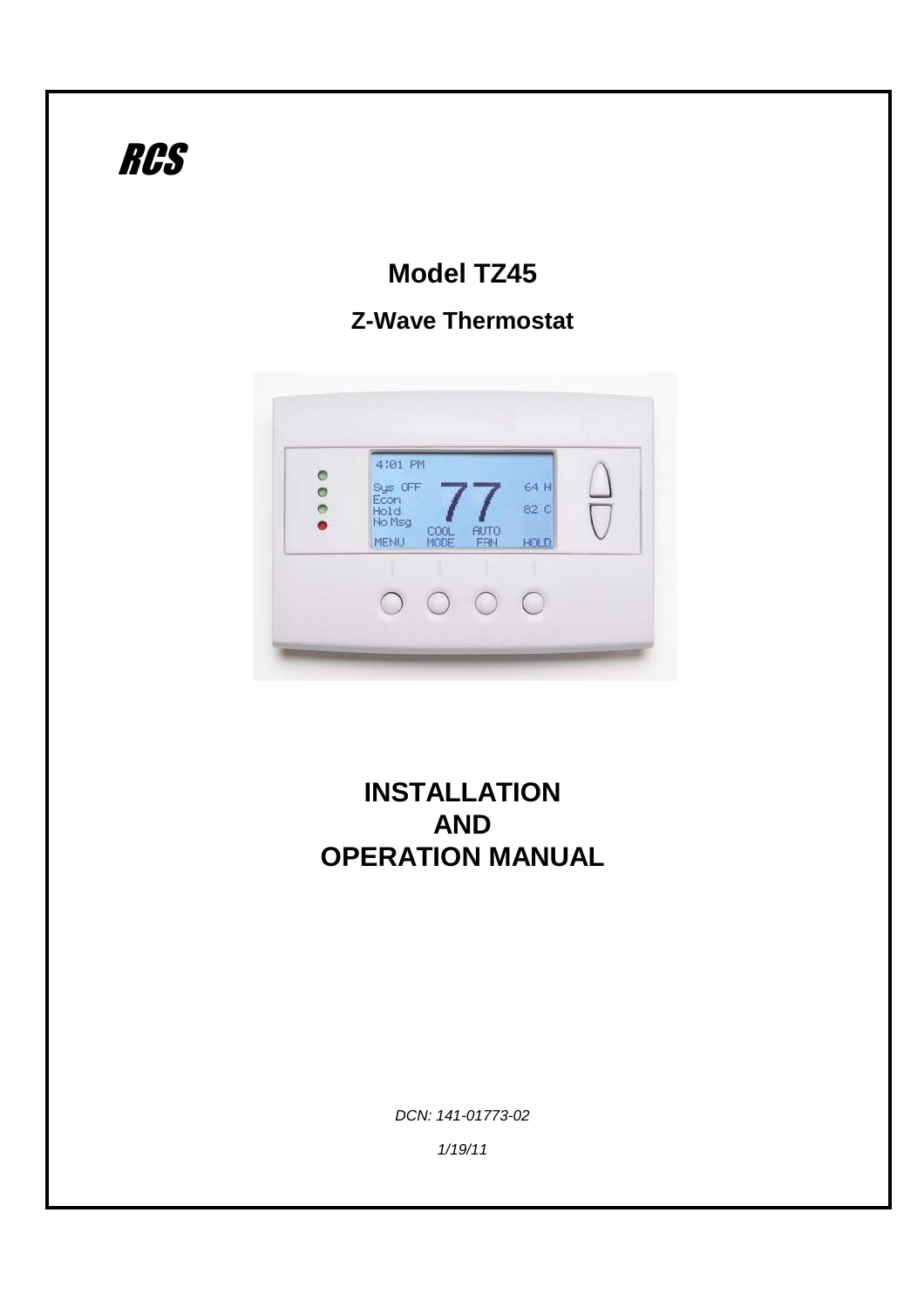## **Model: TZ45**

## Z-Wave Thermostat

This manual applies to the following product revisions or later revisions up to the next manual revision release:

| Product              | Part No:              | --<br>Firmware Revision |
|----------------------|-----------------------|-------------------------|
| Z-Wave<br>Thermostat | $1-0177^\circ$<br>001 | 1.00.3                  |
|                      |                       |                         |

# **Document Revision History**

| Revision | Date     | Changes                         |
|----------|----------|---------------------------------|
| 01       | 10/20/10 | Original release                |
| 02       | 1/19/11  | Canadian Certification addition |
|          |          |                                 |
|          |          |                                 |
|          |          |                                 |
|          |          |                                 |
|          |          |                                 |
|          |          |                                 |
|          |          |                                 |

# **Product Specifications**

| <b>Product Model:</b>                | TZ45                                                                                        |
|--------------------------------------|---------------------------------------------------------------------------------------------|
| <b>Product:</b>                      | Thermostat for Heating and Cooling HVAC System control.<br>Z-Wave RF communications enabled |
| <b>Thermostat</b>                    |                                                                                             |
| Size:                                | 5.7" wide $x$ 4.0" height $x$ 1.2" depth                                                    |
| Display:                             | Graphical LCD, 2.75" x 1.5", 64x128 pixel                                                   |
| <b>Backlight:</b>                    | Yes, Blue/white, Controllable, on, off, timeout                                             |
| <b>Contrast:</b>                     | Adjustable on screen                                                                        |
| <b>Buttons:</b>                      | 6                                                                                           |
| <b>LEDs:</b>                         | 4 (3 green, 1 red)                                                                          |
| Power:                               | 24VAC from HVAC System                                                                      |
| <b>Temperature Sensing Range:</b>    | $-40F$ to $+190F$                                                                           |
| <b>HVAC System Type Compatible:</b>  | Standard (gas/electric) or Heat Pump                                                        |
| <b>Multistage System Compatible:</b> |                                                                                             |
| Standard HVAC Systems:               | 2 stage heating, 2 stage cooling                                                            |
| Heat Pump Systems:                   | 3 stage heating (2 compressor, 1 aux heat), 2 stage cooling                                 |
| Heat Pump change over valve:         | Selectable change over with cool or with heat                                               |
| Remote Sensors:                      | 2 connections, two wire, remote primary or averaging                                        |
| <b>Communications:</b>               | Z-Wave RF                                                                                   |
|                                      |                                                                                             |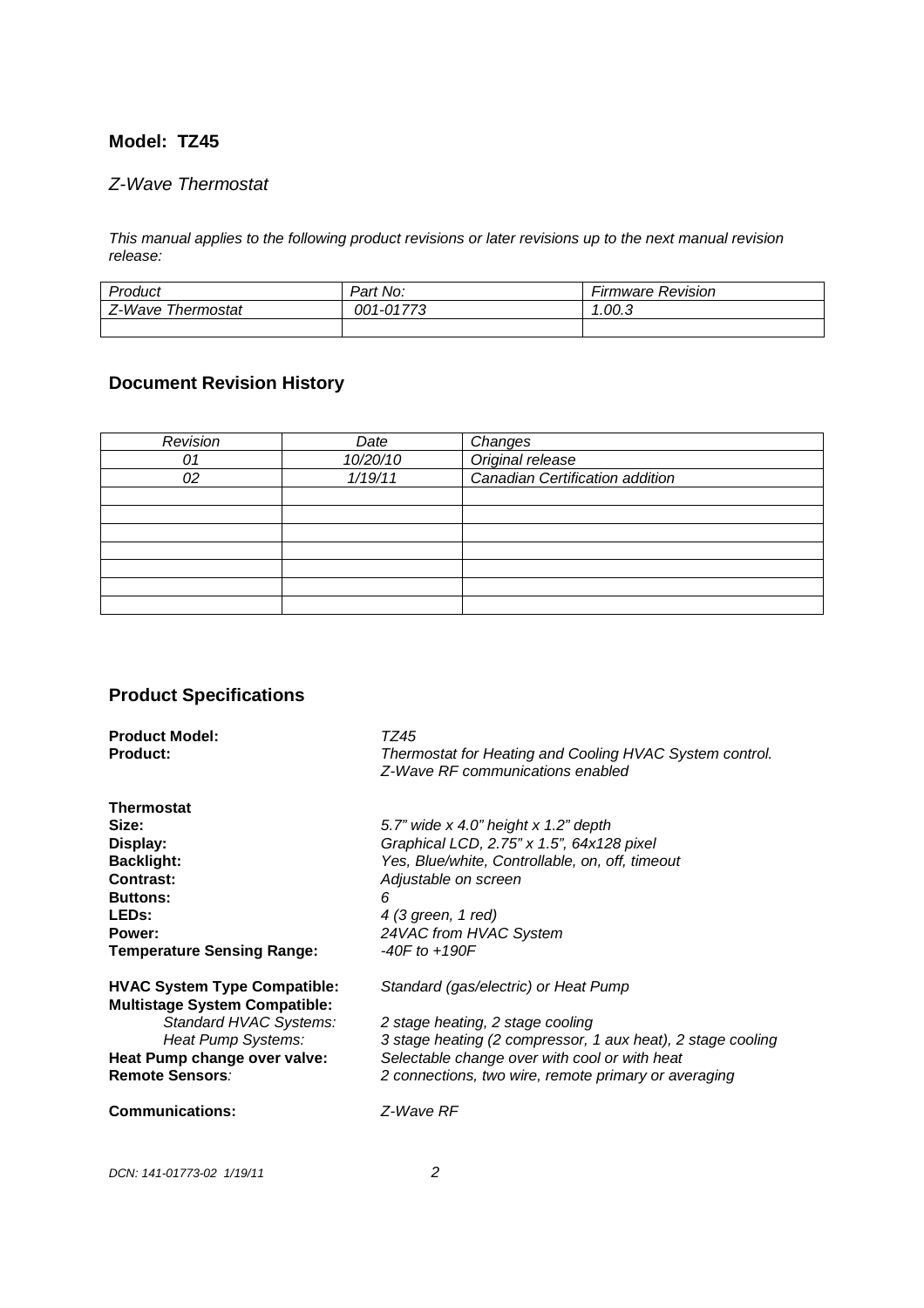# **Table of Contents**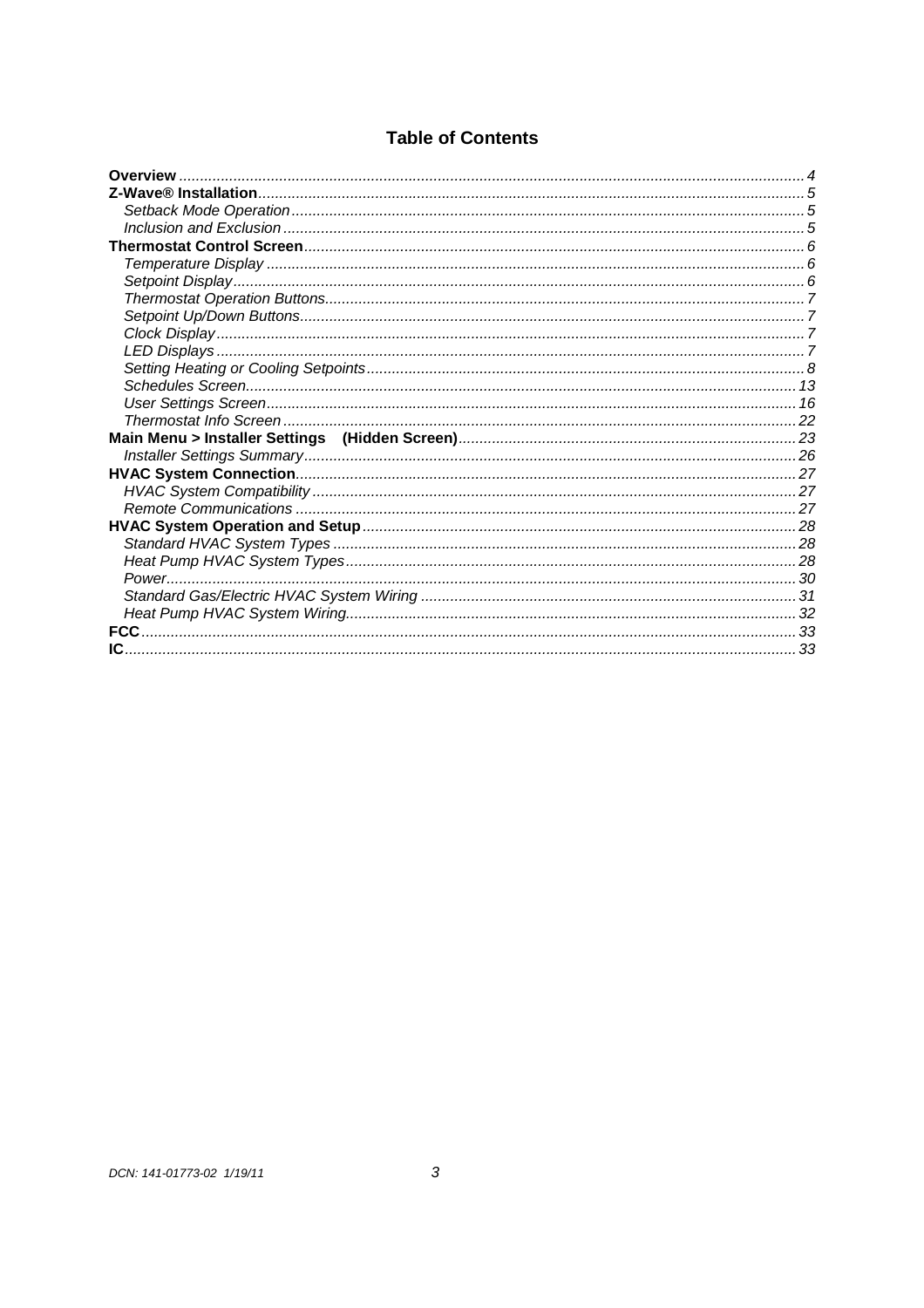## **Z-Wave Thermostat**

The Z-Wave thermostat provides for typical thermostat control of a central heating and cooling HVAC system plus has the added feature of Z-Wave communications for remote control.

The thermostat has a large, backlit graphical display, control buttons, status LEDs and a temperature sensor. The thermostat can display multiple screens for different functions of the thermostat. The default thermostat control screen shown below, will display the current room temperature, heating and cooling setpoints, system mode, manual-fan mode, time, and status information.



Function Control Buttons

## **Display operation**

#### **Thermostat control screen**

Normally the thermostat displays the thermostat control screen as shown above. Using the "Menu" button, you can access other screens and functions of the thermostat.

#### **Minimized Display Mode**

Optionally, you can set the thermostat to show only the temperature in a "minimized" display mode. This mode can be set on or off in the thermostat "Users Settings" menu.

#### **Backlight**

The thermostat has a backlit display for low light and night visibility. It can be set to remain on constantly, or to turn off after a 20-120 second delay. These are selectable in the User Settings menu.

#### **Status LEDs**

The thermostat has four LED's that displays status information. The LEDs have dynamic "on-screen" labels that change with the screen being displayed.

#### **Function Control Buttons**

The thermostats buttons are "Soft Keys" meaning that they change functions when you change screens. The function of the button is defined by "on-screen labels" that are dynamic and change when you change screens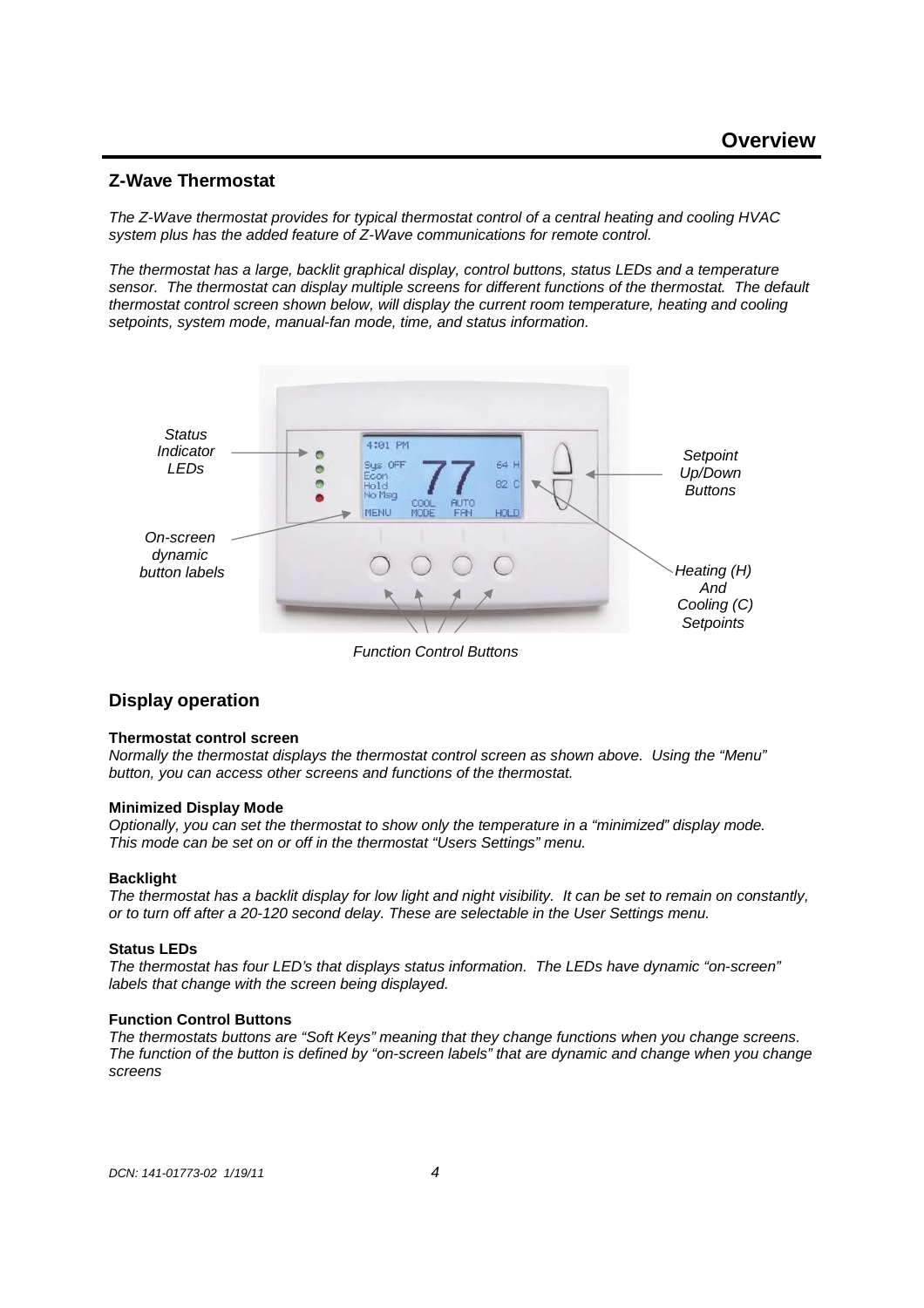Z-Wave controllers from various manufacturers may support the Z-Wave Thermostat General V2 Device class used by the RCS Z-WAVE Thermostat. The following procedure will allow the thermostat to be added to a Z-Wave network.

**General Programming Procedure** (for controllers supporting the thermostat device class):

- 1. **Set your primary controller to Include mode**, to add the thermostat as a node on your network (see your controller's user manual for detailed instructions).
- 2. **In the Thermostat's Main Menu, scroll down to the ZWave Install item.** Select the item.
- 3. **Press the YES button** in the ZWave Install screen.

Your controller will indicate the thermostat was successfully added to its network (see your controller's user manual for details). Also you can check if the thermostat was successfully added to the network by checking the ZHID (Home ID) and ZNID (Node ID) located in the **Thermostat Info** screen.

For other specific tasks such as adding the thermostat to Scenes or Groups, or deleting the thermostat from an existing network, use the Z-Wave Install procedure.

**Note:** Before adding the thermostat to a Z-Wave Network, check that it does not already belong to one by viewing the Home and Zone ID's located in the **Thermostat Info** screen. An un-configured thermostat should show zeros for both the Home and Zone IDs. Consult your controller's user manual for details on removing a device from a Z-Wave network.

## **Setback Mode Operation**

If your controller does not support full thermostat device class functions, it may still be able to control the energy saving AWAY mode of the thermostat through BASIC\_SET commands.

Sending the BASIC SET (Value =  $0x00$ ), the thermostat will go into the AWAY mode and use the predefined AWAY setback setpoints. These setpoints are set in the Main Menu Away Setpoints item.

Sending the BASIC\_SET (Value = 0xFF), the thermostat will revert back to the mode it was in (Hold or Run) before the BASIC\_SET (Value =  $0x00$ ) command was sent.

Note that when the BASIC\_SET commands are sent, the TZ45 will momentarily display the new mode on the Schedule Mode screen.

#### **Inclusion and Exclusion**

Inclusion or exclusion is started by putting the controller into add node or remove node state and performing the General Programming Procedure outlined above. As part of the process, the thermostat sends a node information frame at normal power.

Low power inclusion or low power exclusion is not possible.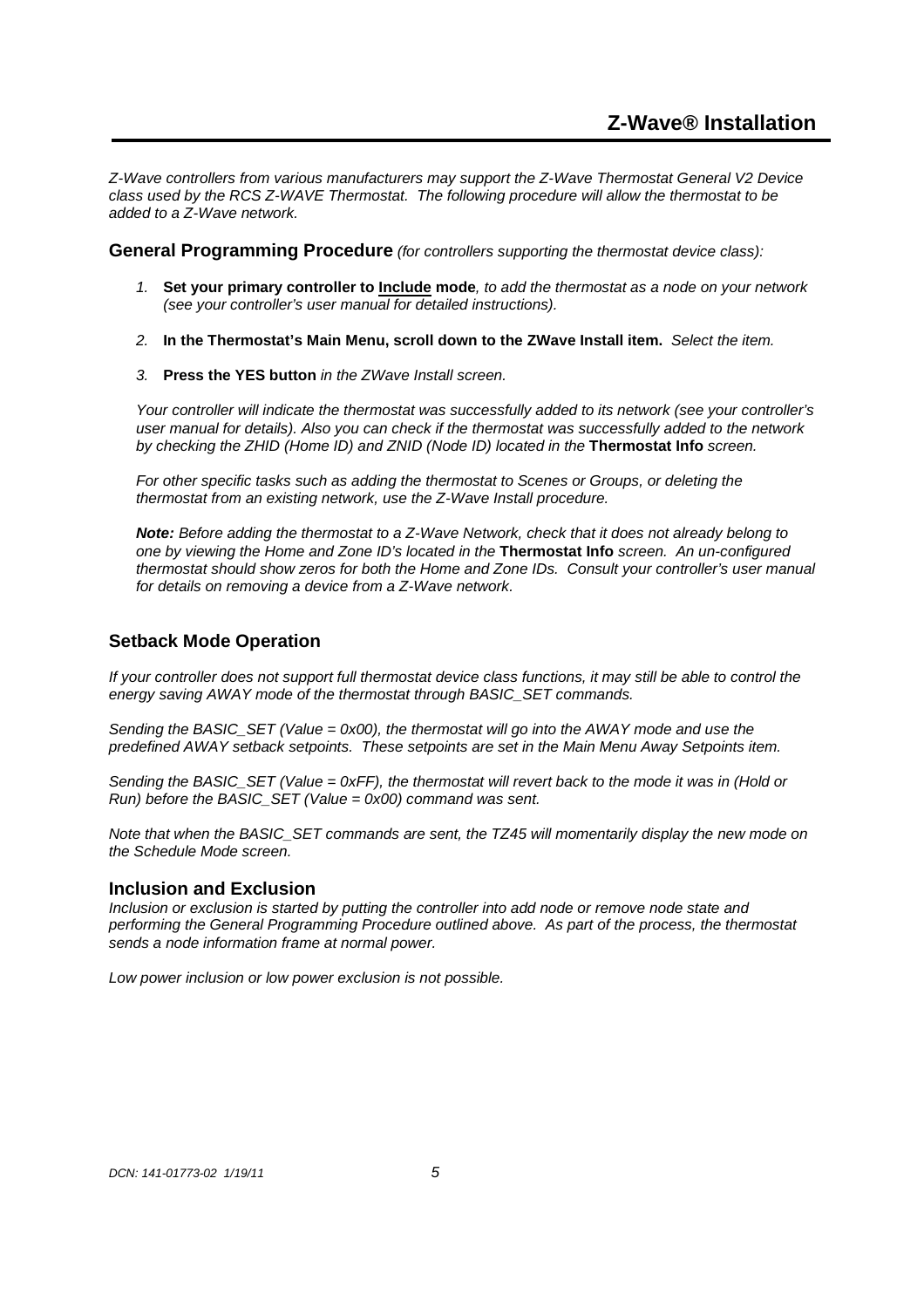# **Thermostat Control Screen**

## **Minimized Screen**



Press any button to return to the thermostat control screen

The Minimized Screen shows only the room temperature.

It is displayed if you set the "Screen Timeout" in the User Settings Menu to a time greater than 0.

If set to 0, the minimized screen is disabled, and the main thermostat screen is normally displayed

## **Main Thermostat Control Screen**



Thermostat Operation Buttons

The main Thermostat Control Screen is the screen that is normally displayed on the thermostat.

#### **Temperature Display**

The thermostat will normally display the current room temperature from the internal temperature sensor (or a remote sensor, if installed).

#### **Setpoint Display**

The current heating and cooling setpoints are displayed next to the Setpoint Up/Down buttons.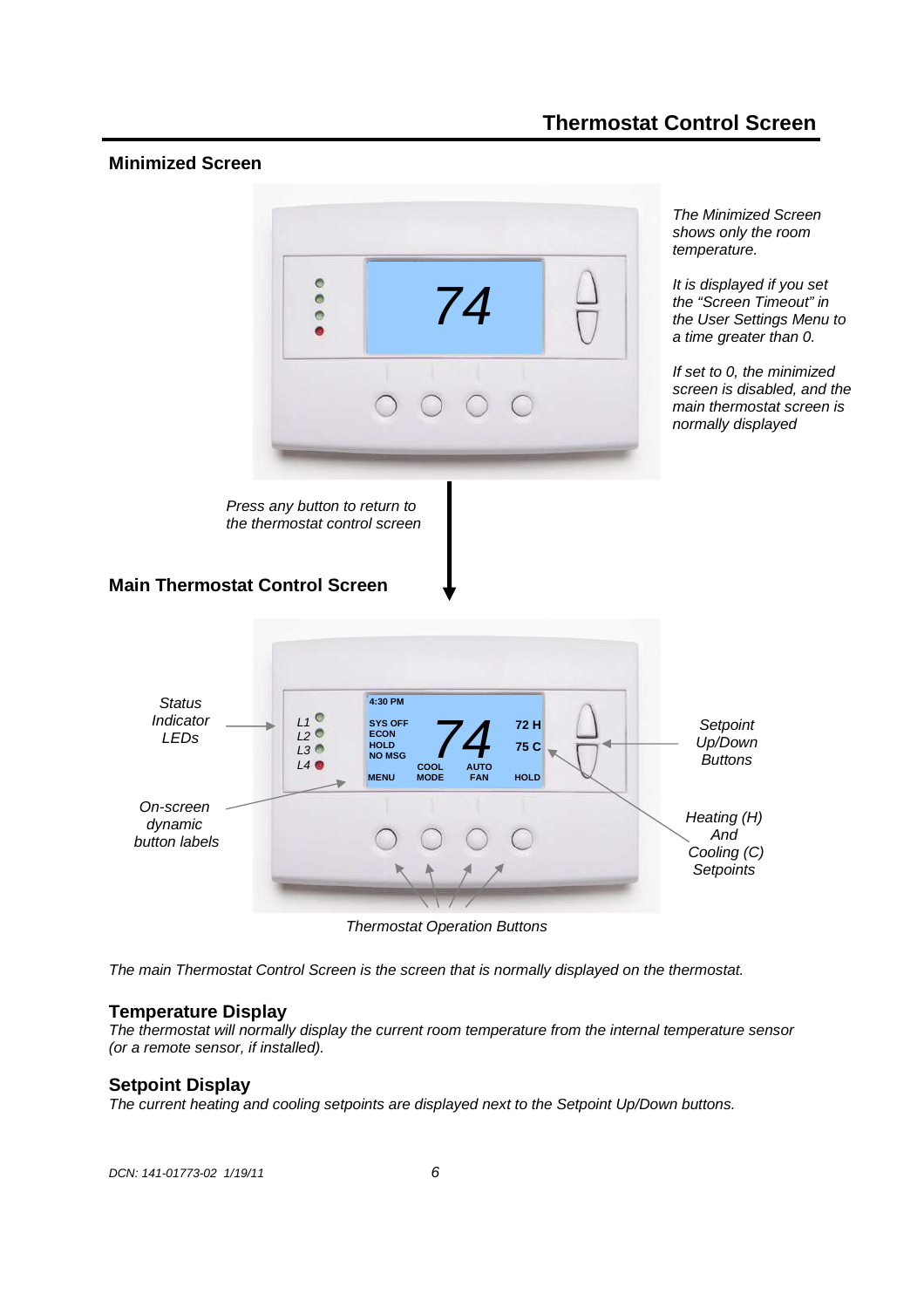## **Thermostat Operation Buttons**

**Menu** – go to the Main Menu Screen to select other thermostat settings screens **System Mode** – go to the System Mode screen to set thermostat operating mode **Fan Mode** – go to the Fan mode screen to set the fan mode **Schedule Mode** – go to the Schedule mode screen to set schedule mode or setback

#### **Setpoint Up/Down Buttons**

Press either the Up or Down buttons to go to the Heating or Cooling Setpoint screen.

#### **Clock Display**

The current time is displayed in the upper left corner of the main screen. Set the clock from the User Settings Menu. The time will blink when the clock has not been set.

## **LED Displays**

The Thermostat Control Screen has the following LEDs and on-screen labels.

#### **LED L1 Green: System Operation mode**.

- o "SYS OFF" displayed > HVAC system is OFF. LED Off.
- o "SYS MOT" displayed > Minimum Off Time (MOT) delay On is active. LED Off.
- o "HEAT ON" displayed > HVAC system is heating. LED On.
- o "COOL ON" displayed > HVAC system is cooling. LED On.
- o "HEAT MRT" displayed > HVAC system is Heating and Minimum Run Time (MRT) delay off is active. LED On.
- o "COOL MRT" displayed > HVAC system is Cooling and Minimum Run Time (MRT) delay off is active. LED On.

#### **LED L2 Green: System Stage mode**

- $\circ$  no display  $\qquad \qquad > 1^{st}$  stage heating or cooling. LED OFF.
- $\circ$  "2<sup>nd</sup> Stg" displayed > Stage 2 heating or cooling is active. LED On.
- o "Aux Heat" displayed > Stage 3 heating is active. LED On.

#### **LED L3 Green: Schedule mode**. Shows state of Schedule Run/Hold Mode.

- o "Run" displayed > Setback schedule is running. LED Off.
- o "Hold" displayed > Schedule is off, temperature setpoint hold in effect. LED On.
- o "Away" displayed > Away setback mode is active. LED On.

#### **LED L4 RED: Alert LED.** Used for system alerts

- o No display > No alerts. LED Off.
- o Alert Text displayed > Specific alert text (Filter, Maint). LED On.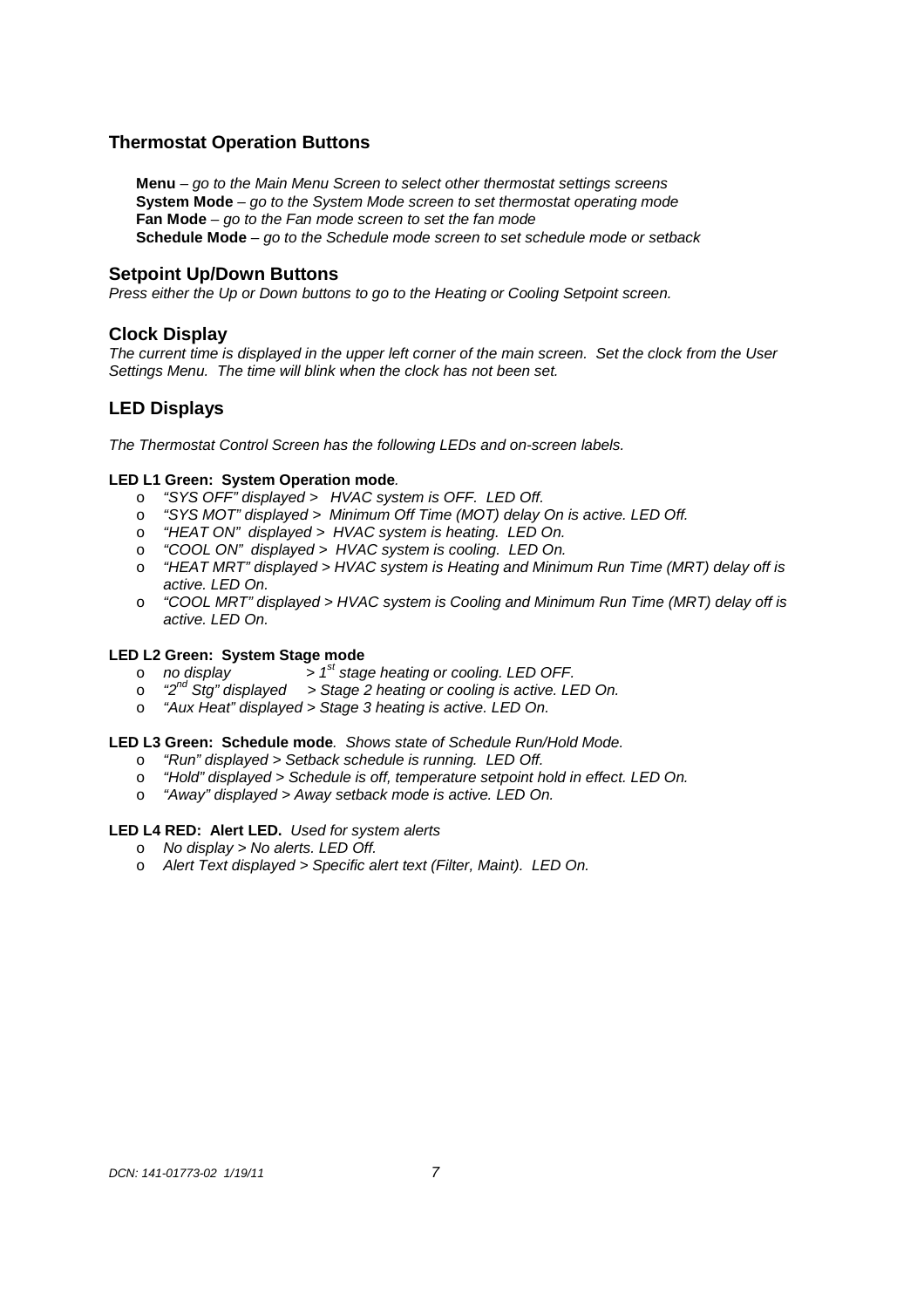# **Setting Heating or Cooling Setpoints**

## **Setpoint Up and Down Buttons**

Press either the Up or Down button in the main Thermostat Control Screen to go to the current system operating mode (Heating or Cooling) Setpoint screen. as shown below.

#### **Heating /Cooling Setpoint Adjustment Screen**



Press **Done** button to select new setpoint and exit back to main thermostat screen.

The **UP** and **DOWN** buttons adjust the setpoint temperature. Pressing the UP button will increment the setpoint value by one degree and conversely, pressing the Down button will decrement the setpoint one degree. Pressing and holding a button will cause the setpoint to continuously change until the button is released.

**Setpoint Range:** The setpoints can be set from 50°F to 90°F (4°C to 32°C) for heating or 55°F to 99°F (10 $\degree$ C to 37 $\degree$ C) for cooling.

**Setpoint Push:** Note that you cannot lower the cooling setpoint below the heating setpoint. The thermostat will "push" the heating setpoint lower if you try to lower the cooling setpoint below the heating setpoint. It maintains a 3 degree separation between the heating and cooling setpoint. The same is true for raising the heating setpoint above the cooling setpoint. Again the thermostat will "push" the cooling setpoint up to maintain the 3 degree separation.

**NOTE: If the system mode is OFF, pressing either the Up or Down buttons will take you to the System Mode screen. You must first set an operating mode before you can change the setpoints.** 

 **To change the Heat Setpoint you must be in Heating mode, to change the Cool Setpoint you must be in the Cooling mode. If you are in Auto mode, the mode of the last system call will be the setpoint screen displayed.**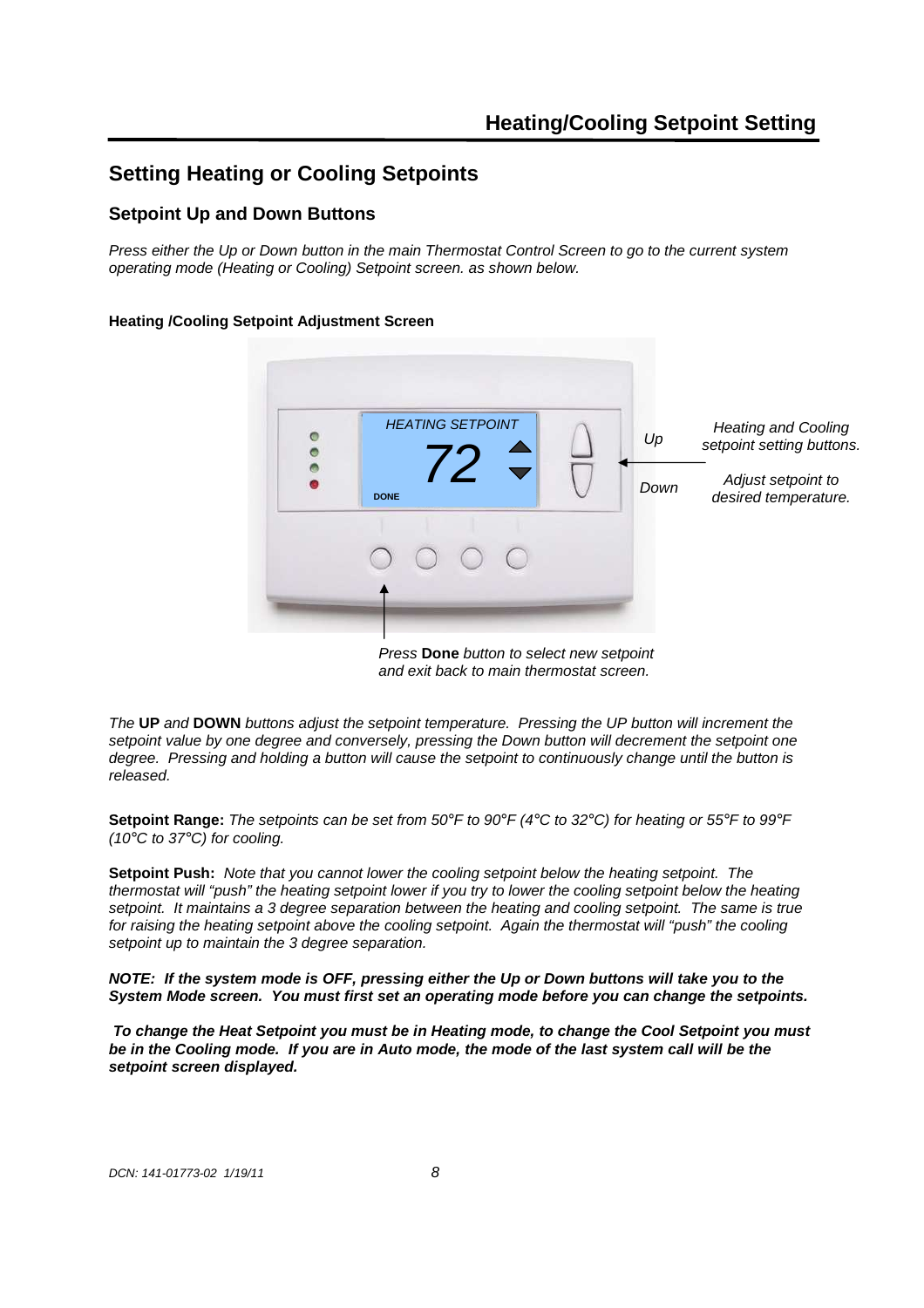Press the System Mode button to display the System Mode selection screen.

#### **System Mode Screen**



Press **DONE** button to select mode and exit back to main thermostat screen.

Press **MODE** button to go to the System Mode screen

#### **Mode Operation**

**OFF Mode**: System is off. No heating or cooling will come on. If system was on, it will turn off.

**HEATING Mode:** Only heating will occur.

**COOLING Mode:** Only cooling will occur.

**AUTO Mode:** Heating or cooling will come on according to the heating and cooling setpoints. The system will automatically switch between heating and cooling modes as needed to maintain the setpoints.

#### **Special Heat Pump Mode**

**EHEAT Mode**: An additional system mode, "EHEAT" for Emergency Heat will be displayed if the HVAC system type is set to Heat Pump. If there is a compressor failure with the Heat Pump system, setting the mode to EHEAT will allow the supplemental Aux heat to come on first whenever there is a call for heating. It also disables the compressor output to prevent further damage to the HVAC system.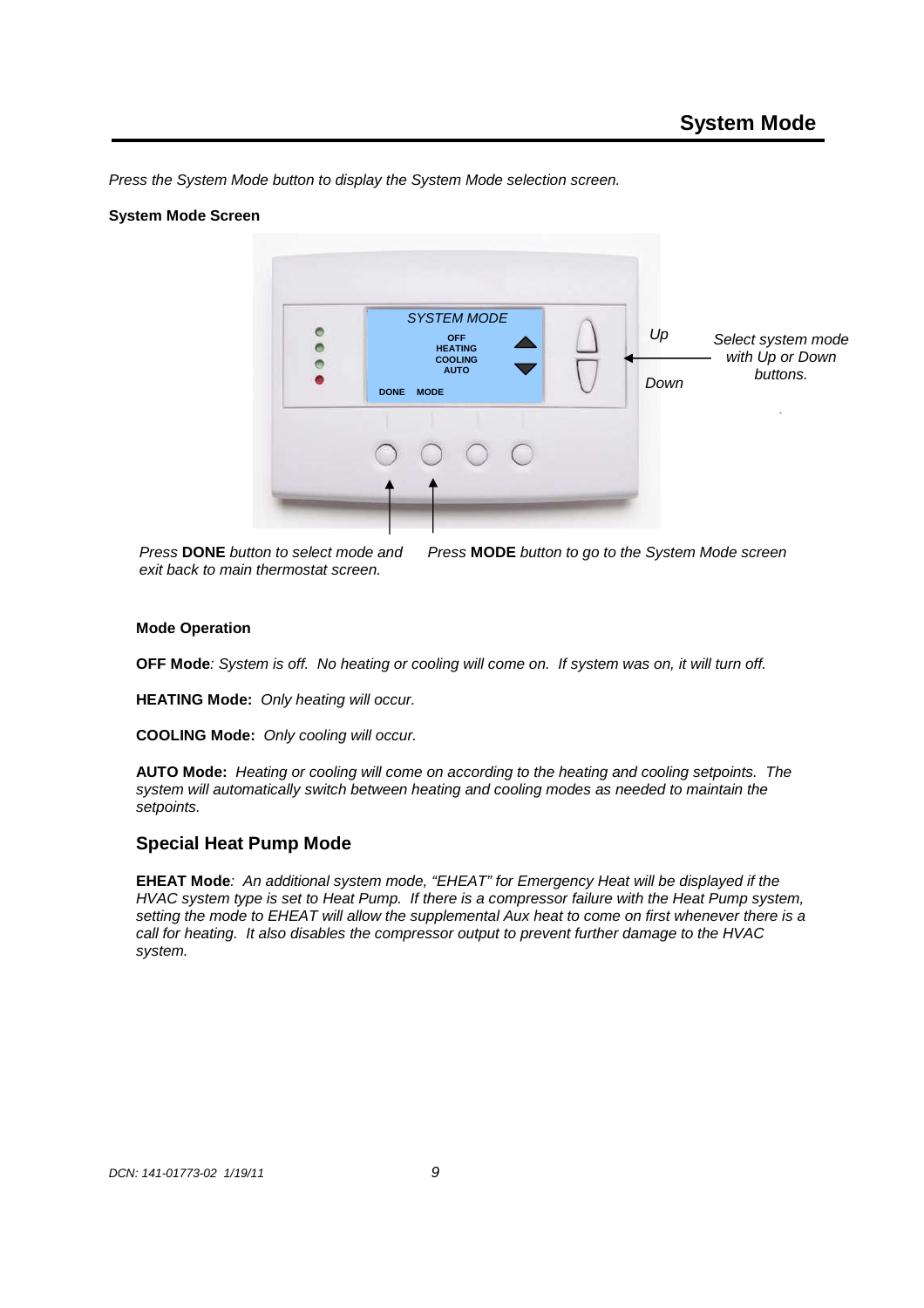## **FAN Button**

The **FAN** button controls the HVAC system's **MANUAL** fan mode. The current manual fan mode is displayed above the button. Press the FAN button to go to the FAN MODE selection screen shown below.

#### **Fan Mode Screen**



Press **DONE** button to select mode and exit back to main Thermostat Control Screen.

Press **FAN** button to go to the FAN Mode screen.

Normally the FAN mode is in the Auto mode (the system fan is automatically controlled by HVAC system). If you want the FAN on manually, select the ON mode. The fan will run continuously until it is turned off by selecting AUTO mode.

#### **Optional Fan Mode**

**Fan Cycler.** If the Fan Cycler feature is enabled in the Installer Setup, the additional fan mode "**Cycle**" will be shown in the Fan Mode menu. This mode cycles the fan on and off continuously for fresh air ventilation according to the settings in the Installer Setup.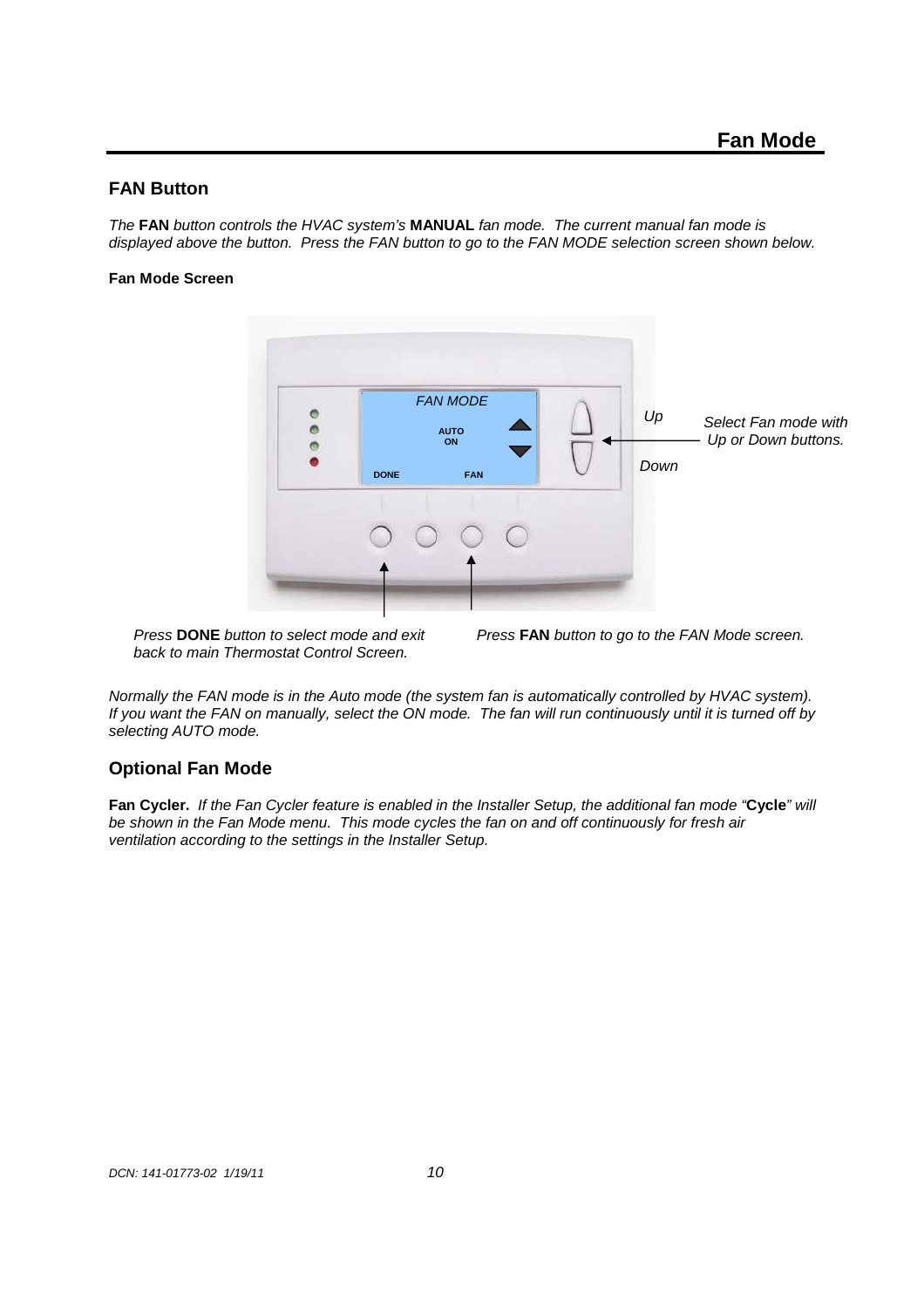## **Schedule Mode**

The **Schedule** button sets the schedule operation to RUN or HOLD mode. It also allows you to select an AWAY setback mode. Pressing the Schedule button will take you to the SCHEDULE MODE menu screen as shown below.

#### **Schedule Mode Screen**



Press **DONE** button to select mode and exit back to main thermostat screen.

Press the Schedule button to go to the Schedule Mode screen.

#### **Schedule Modes:**

**RUN Mode.** In the run mode, the thermostat schedule is running and setpoints will change according the times and temperatures in the internal schedule.

**HOLD Mode.** This holds the current temperature setpoint settings. The schedule operation is disabled.

**AWAY Mode.** This is an energy saving setback mode. When selected, the AWAY mode setback temperature setpoint settings are used. It also inhibits schedule operation. AWAY mode setpoints are set in the Main Menu "Away Setpoints" item.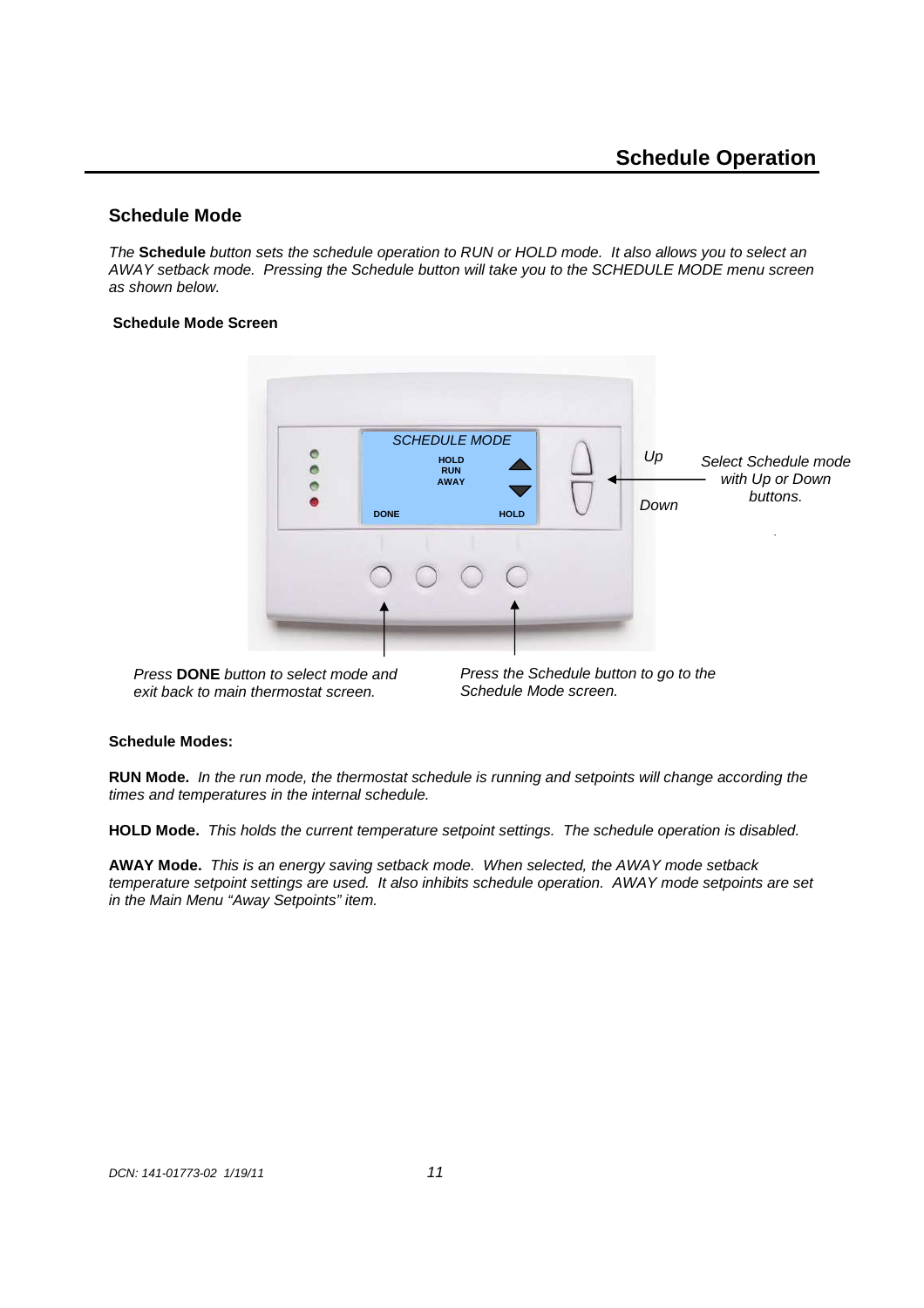The Menu button on the main Thermostat Control Screen selects the MAIN MENU screen. The Main Menu is a list of the primary thermostat setting screens. Selecting these items will take you to additional submenu screens for specific settings.



Press **DONE** button to exit back to main thermostat screen.

Press **SELECT** button to go to the submenu screen.

#### **Main Menu Selections**

**Note. Some menu items are optional. They must be enabled in the Installer Settings menu during the system setup to show up in the Main Menu list.** 

**Schedules.** (Optional). This screen is used to view and set the programmable setback schedules of the thermostat.

**User Settings.** This screen is used to set the Clock, Filter Service, Maintenance Service, Screen Timeout, F/C mode, Sensor Calibration and Backlite/Display settings.

**Usage Graph.** Shows daily heating and cooling run time hours for a week.

**Away Setpoints.** Sets the energy savings Away setback heating and cooling setpoints.

**ZWave Install.** Used to install the thermostat into a ZWave network.

**Thermostat Info Screen:** This screen shows the firmware versions of the Thermostat and the Zwave interface, ZWave network IDs, and the HVAC system type setup.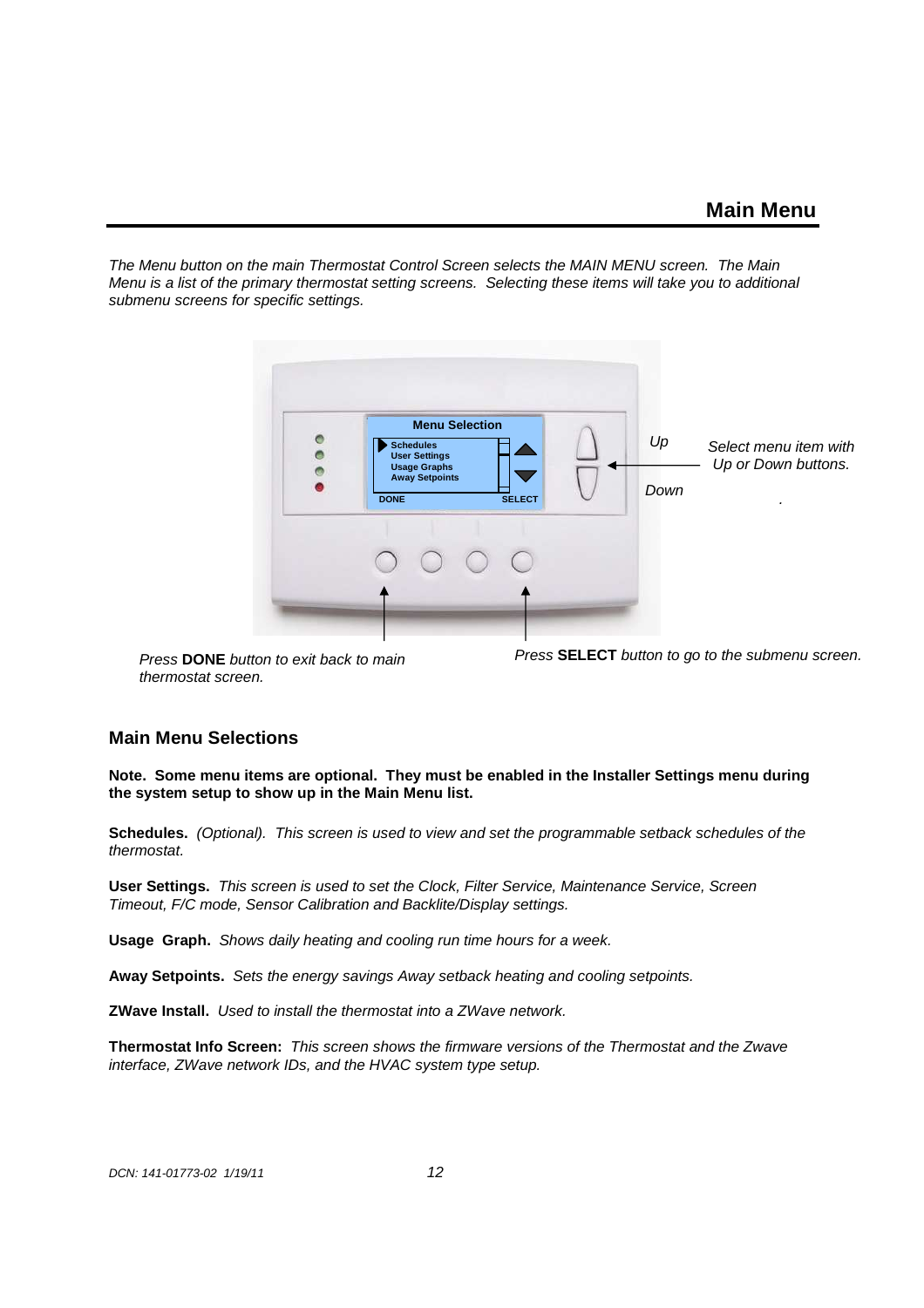**Schedules** is an optional menu item. It will only show up in the menu list if "Schedules" is enabled in the Installer settings for the thermostat. Provides for local schedule control. The Schedules Screen allows you to review and set the setback schedule for the thermostat. The thermostat has a  $4 \times 7$  schedule. Four times a day can be selected for changes to the heating and cooling setpoints. Each day of the week can have a different schedule. Groups of days can be copied with the same schedule. When the thermostat is set to "Run" mode, the schedule will be executed daily, with the setpoints being changed as per that days schedule stored in the thermostat. "Hold" mode stops schedule operation and holds the current setpoints until changed manually or by network commands.

The Schedules Screen gives you the option of setting a custom setback schedule or to load one of two preset schedules.

Menu Options

- **Heat and Cool:** You can change the individual day/hour and setpoints for the Heating and Cooling schedule by selecting this menu item.
- **Preset: Comfort:** This is a preset schedule with mild setbacks. Select this menu item to load the Comfort schedule into the thermostat. Confirmation screen will be displayed for Yes/No entry.
- **Preset: EnergyMiser:** This is a preset schedule with deeper setbacks. Select this menu item to load the EnergyMiser schedule into the thermostat. Confirmation screen will be displayed for Yes/No entry.



## **Schedules Screen**

Press **DONE** button to exit back to main thermostat screen.

Press **SELECT** button to go to the submenu screen.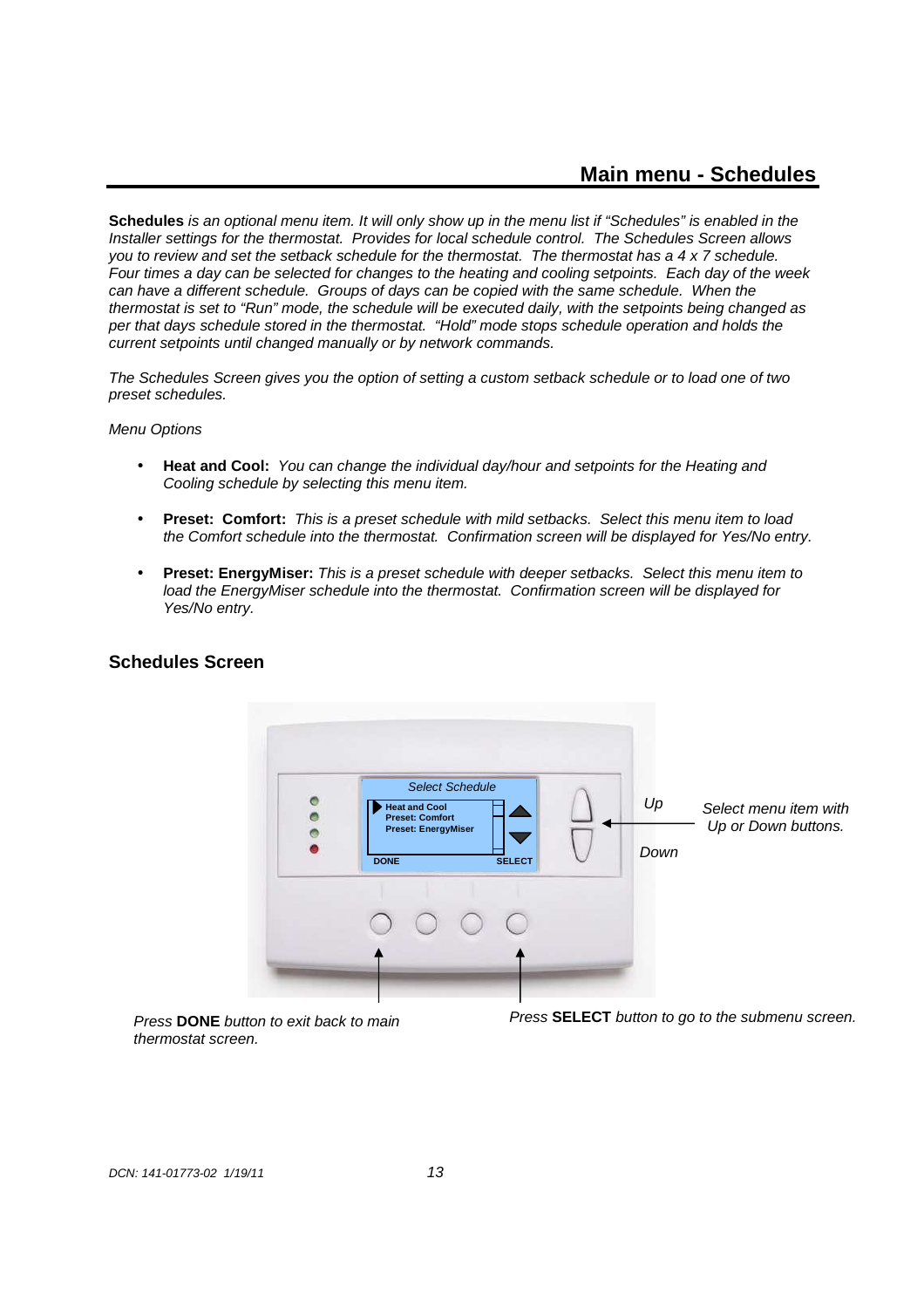## **Main Menu - Schedules - Heat and Cool Schedule Screen**

When you select the Heat and Cool Schedule menu item, the "day" schedule programming screen opens and the schedule for current day will be displayed. Use the scroll buttons to highlight the data to be modified. Once the data has been highlighted, use the +/- buttons to change the value of the data.

To copy a days schedule to another day or group of days, move the cursor to "**C**" on the bottom right of the schedule screen. When you highlight the "**c**", the button below will become "Copy". Press this button to change to the Copy Schedule Screen.

## **Schedule Screen**



Use the scroll buttons to navigate forwards or backwards through the time and temperature settings.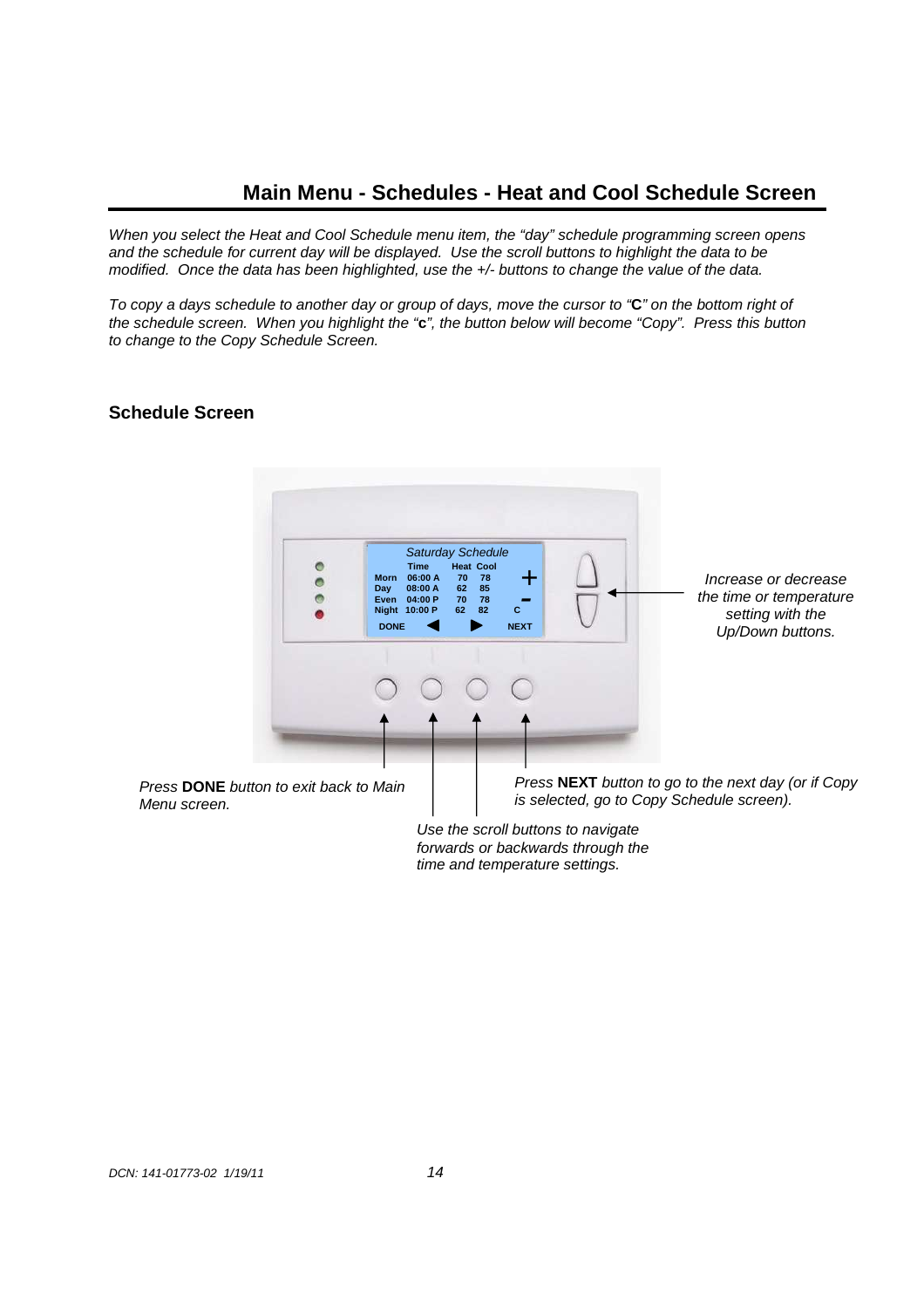# **Main Menu - Schedules - Heat and Cool - Copy Schedule**

The Copy Schedule screen is a sub screen of the Schedule screen. The Copy Schedule screen allows you to copy a day's schedule to another day or group of days.

First select the day to be copied in the Schedule screen. Scroll to the "**c**" at the bottom of the Schedule screen to highlight it. The "Next" button will change to the "Copy" button. Press the "Copy" button to open the Copy Schedule screen.

Scroll through the days and select the days you want to copy the schedule to by setting the "**N**" under each day to "**Y**" by using the Yes/No buttons.

After selecting all the days desired, press the "COPY" button.

Exit the Copy Schedule screen with the "DONE" button.

## **Copy Schedule Screen**



Use the scroll buttons to navigate forwards or backwards through the days of the week.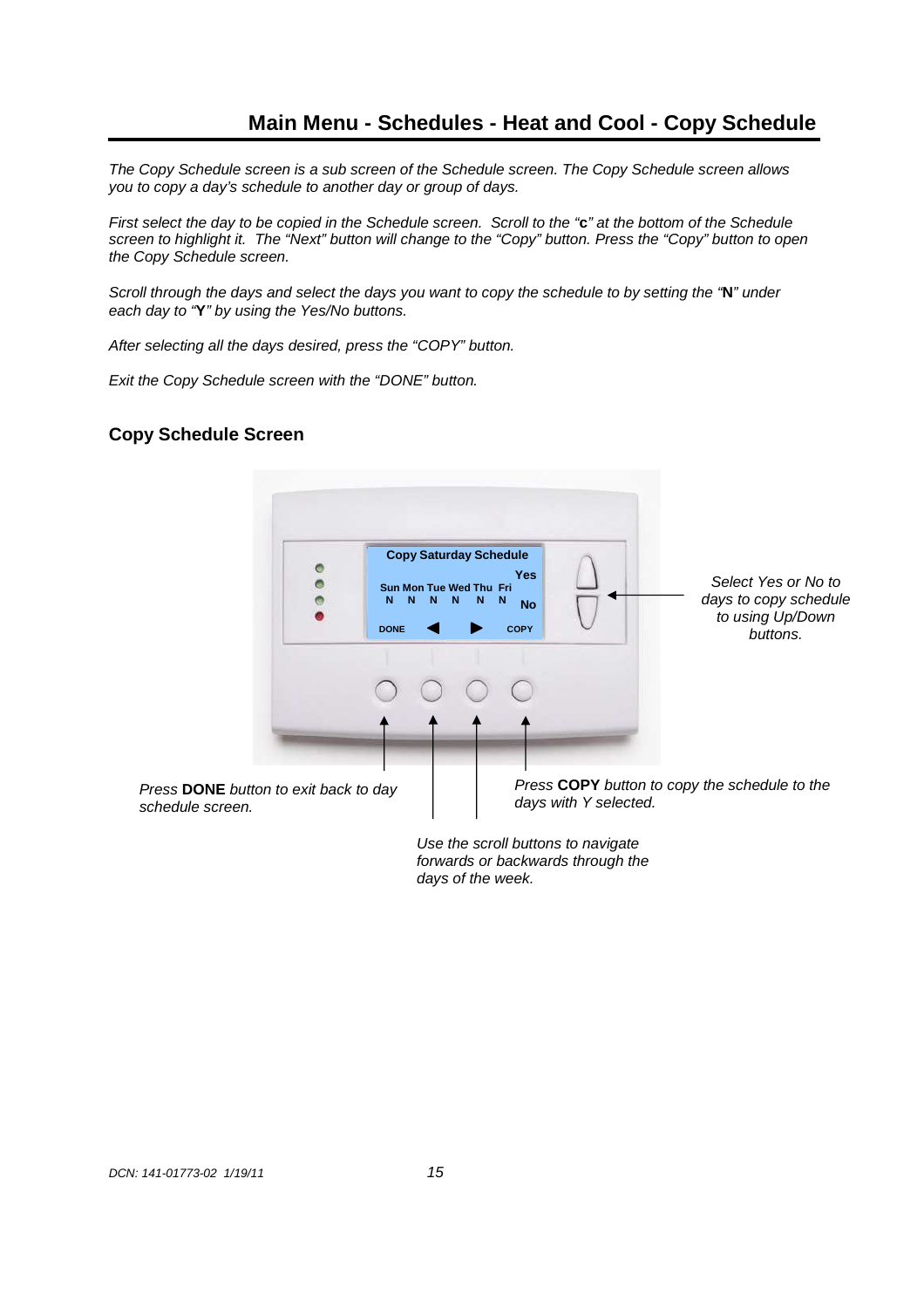The User Settings screen allows you to set or change various user options of the thermostat such as the Clock, Filter and Maintenance service timers, Minimized Screen timeout, Fahrenheit/Celsius mode, Sensor Calibrations, and Display settings.

## **User Settings Screen**



Press **DONE** button to exit back to Main Menu screen.

Press **SELECT** button to go to the submenu screen.

#### **Menu items:**

**Set Clock:** Go to the Clock setting screen.

**Filter Service:** Go to the Filter Service Screen.Sets/resets the filter timer/alert.

**Maint Service:** Go to the Maintenance Service Screen.Sets/resets the maintenance timer/alert.

**Screen Timeout:** Set the display timeout time in seconds. Options are 0 or 15 to 120 (default set to 0 seconds). This is the time before the main thermostat screen reverts to the **Minimized Screen** (temperature display only), after the last button press. Minimized Screen feature is disabled by setting this time to "0".

**F/C Settings:** Go to the F/C Settings Screen.Select which temperature display mode you desire, Fahrenheit (F) or Celsius (C).

**Sensor Calibration:** Go to the Sensor Calibration Screen. This screen allows you to set the calibration of the internal and remote temp sensors.

**Backlite/Display:** Go to the Backlite/Display settings screen. This menu allows you to set the backlight timeout period and adjust the display contrast.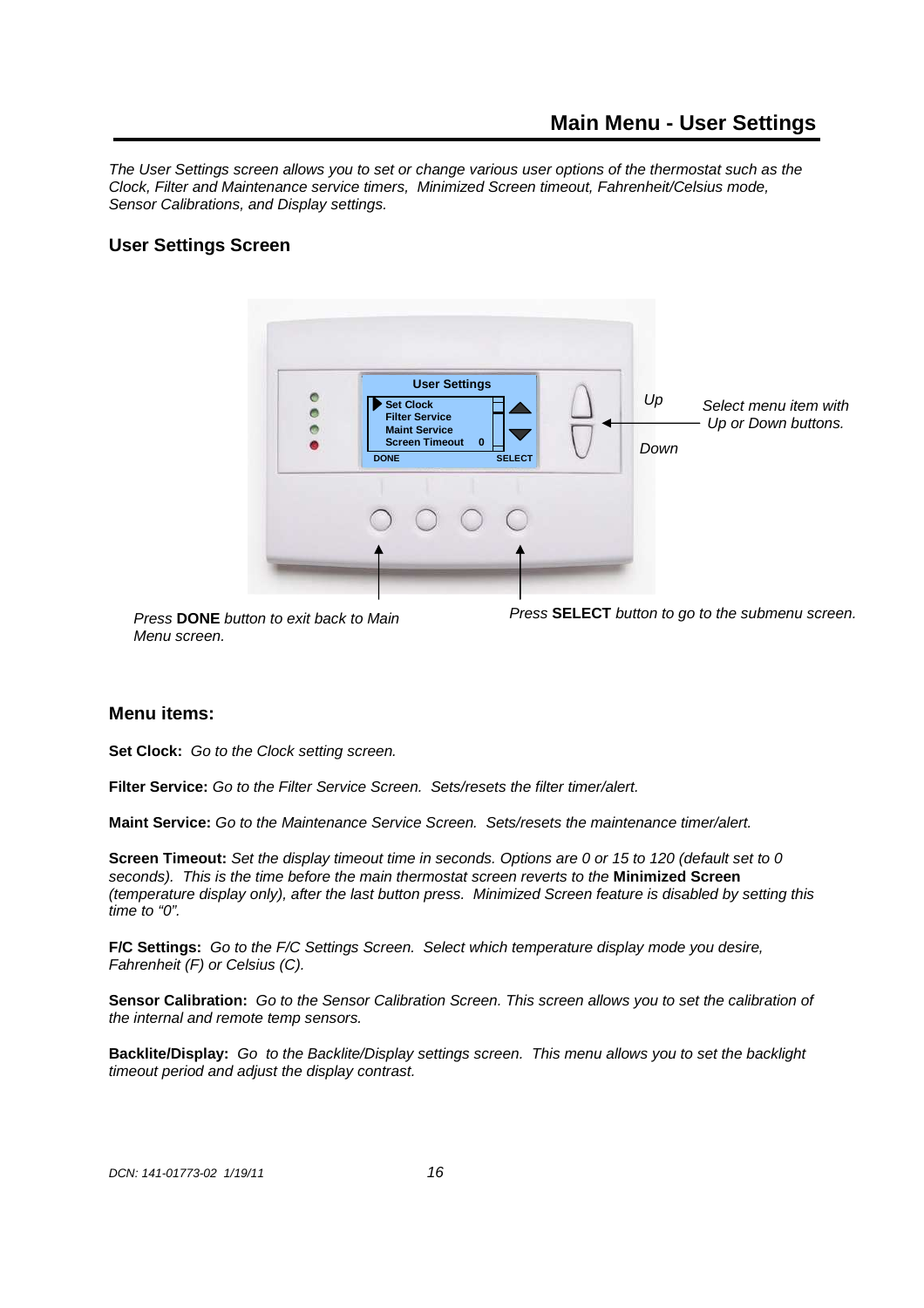The Set Clock screen allows you to set the Thermostat's internal clock.

To set the Time and Date, move the cursor with the navigation arrows until the data you want to change is highlighted.

Using the + and – buttons to increment or decrement the data to the desired setting.

When finished, press the **SET** button to return to the Main Menu screen or wait for screen to timeout.

**NOTE: If the clock has been reset by an extended power outage, the Clock display on the thermostat screen will be blinking. Pressing the MENU button will take you directly to this screen to set the clock.** 

## **Set Clock Screen**



Use the scroll buttons to navigate forwards or backwards through the time and date settings.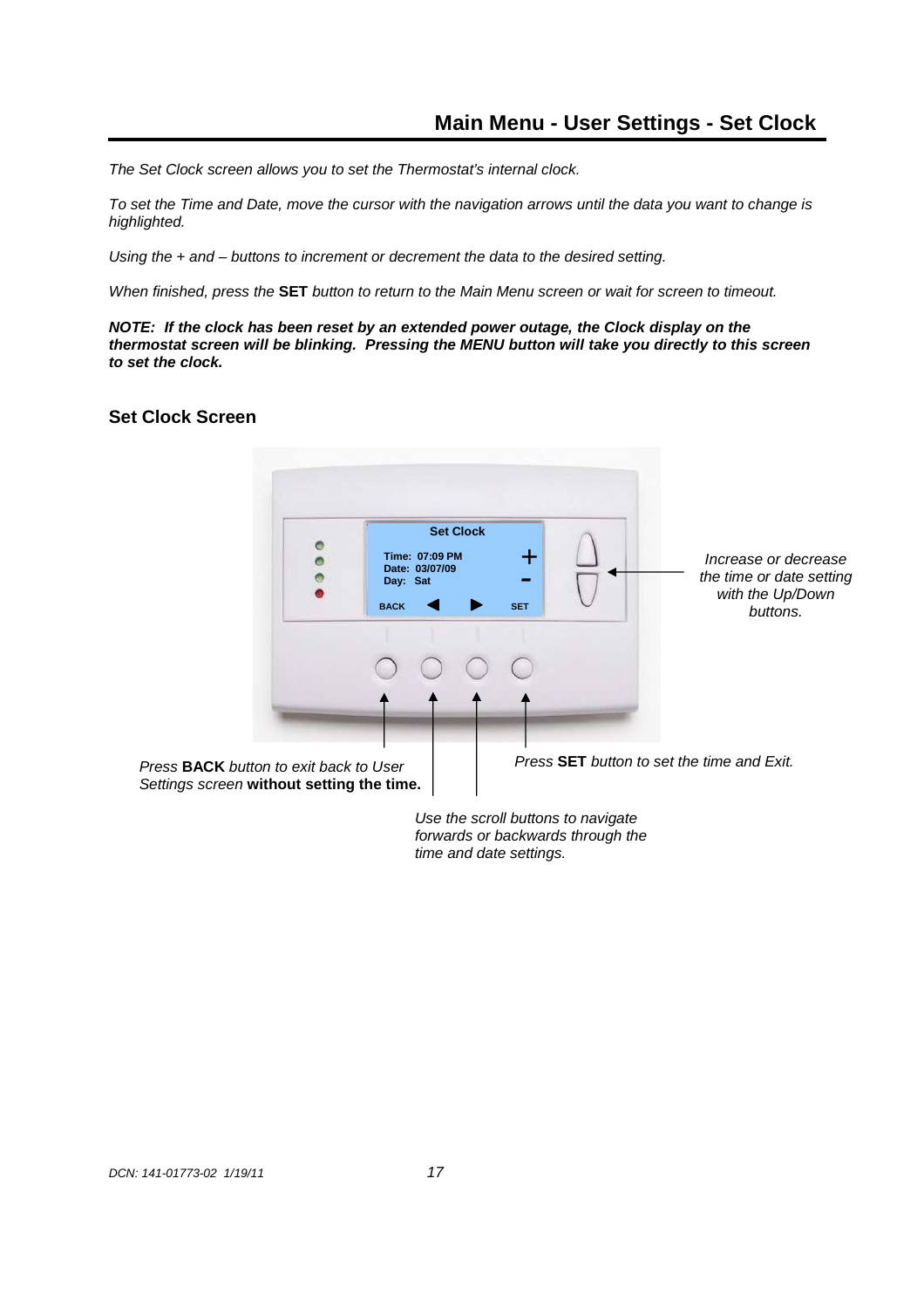The Filter Service screen will show the accumulated Filter Runtime hours as well as the Service Interval that will be used to trigger a Filter Message. Any type of HVAC operation that causes the HVAC system fan to run will cause the Filter Runtime value to increase.

When the Runtime hours equals the Service Interval hours, the Red LED will flash along with a "Filter" message to remind you to replace the filter. Pressing the Menu button will take you to the Filter Service screen. Once the filter has been replaced, press the Reset button to reset the Filter Runtime value to zero.

The Service Interval period can be changed using the  $+/-$  buttons.

## **Filter Service Screen**



Use +/- buttons to increase or decrease the service interval hours.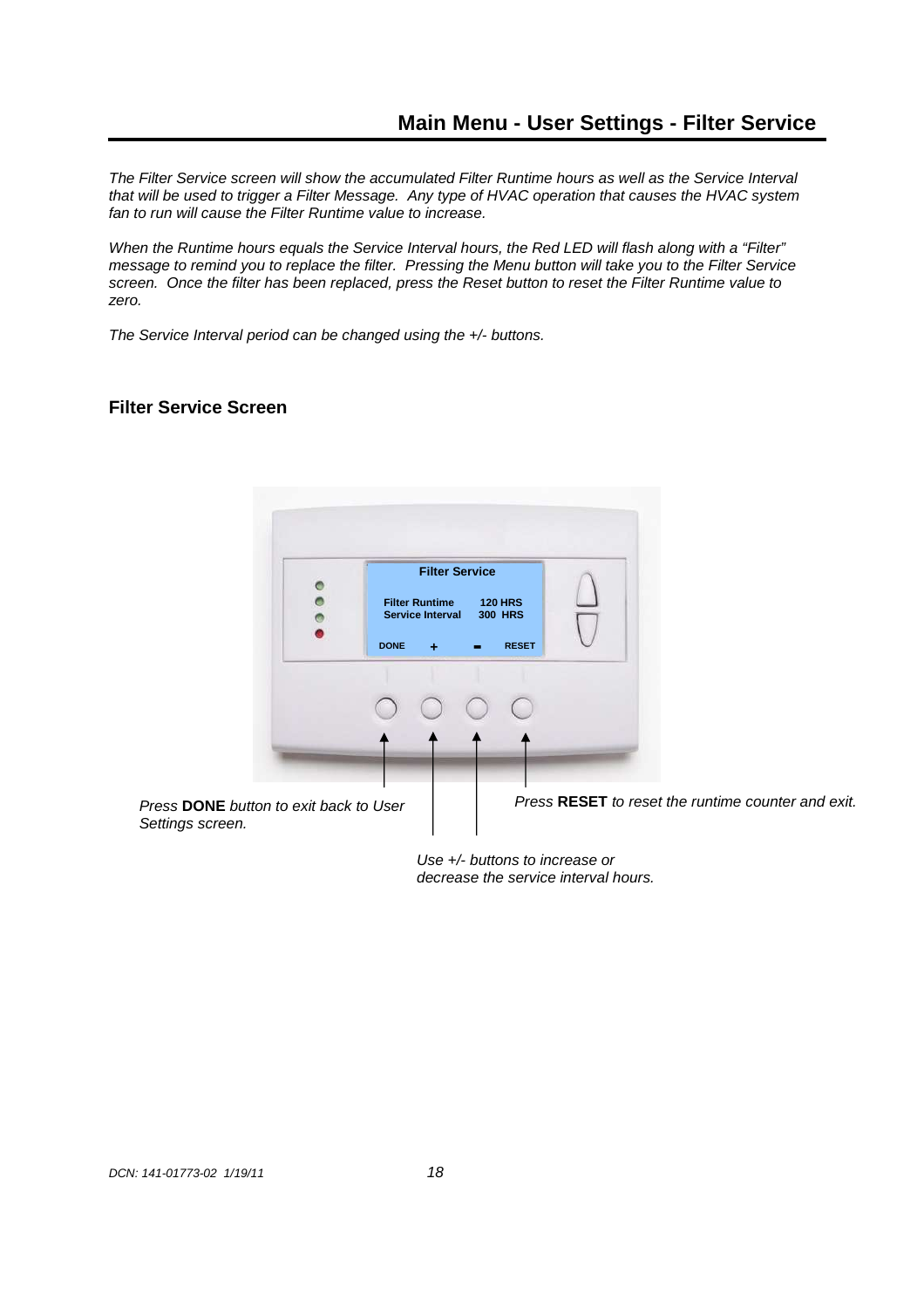The Maintenance Service screen will show the accumulated Heat and Cool Runtime hours as well as the Service Interval that will be used to trigger a Maintenance Message. Any HEAT or COOL type of HVAC operation will cause the respective Runtime values to increase.

When the combined HEAT and COOL Runtime hours equals the Service Interval hours, the Red LED will flash along with a "Maint" message to remind you your HVAC system may require periodic maintenance. Pressing the Menu button will take you to the Filter Service screen. The Reset button can be pressed and the HEAT and COOL Runtime values will be reset to zero.

The Service Interval period can be changed using the  $+/-$  buttons.

## **Maintenance Service Screen**



Use +/- buttons to increase or decrease the service interval hours.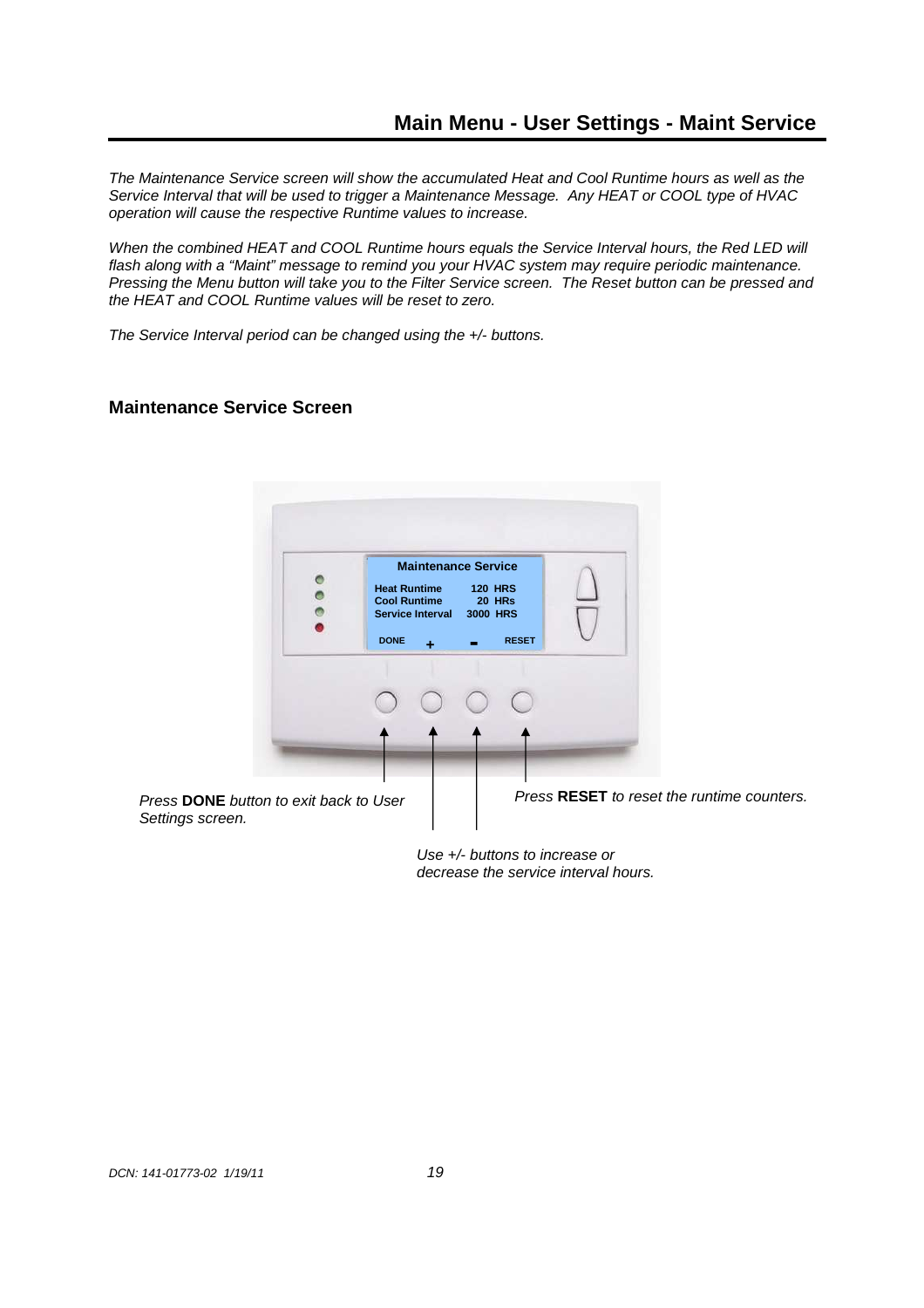The Sensor Calibration screen allows you to change the temperature calibration of the internal temperature sensor. You can change the temperature calibration by +/- 7 degrees.

When the Sensor Calibration screen is selected it will show the current temperature calibration (The (75) in the example screen below) and the current number of degrees of offset being applied (1 deg in the example). If the sensor's actual temp is (74) with 0 degrees of offset and you want it to be 75, then press "+" to add 1 deg and it will show (75).

To change the temperature calibration, use the scroll buttons to select the internal or a remote sensor. Once selected, use the + and – buttons to change the temperature calibration to the desired setting.

The value shown in the (xx) is the calibrated or offset temperature that you want the sensor to show.

You can refresh the info on this screen by pressing the right hand (blank) button.

When you close this screen, it may take a few seconds for the temperature displayed on the main thermostat screen to update to the new temperature.

## **Sensor Calibration Screen**



Press **+/-** buttons to increase/decrease the calibration offset.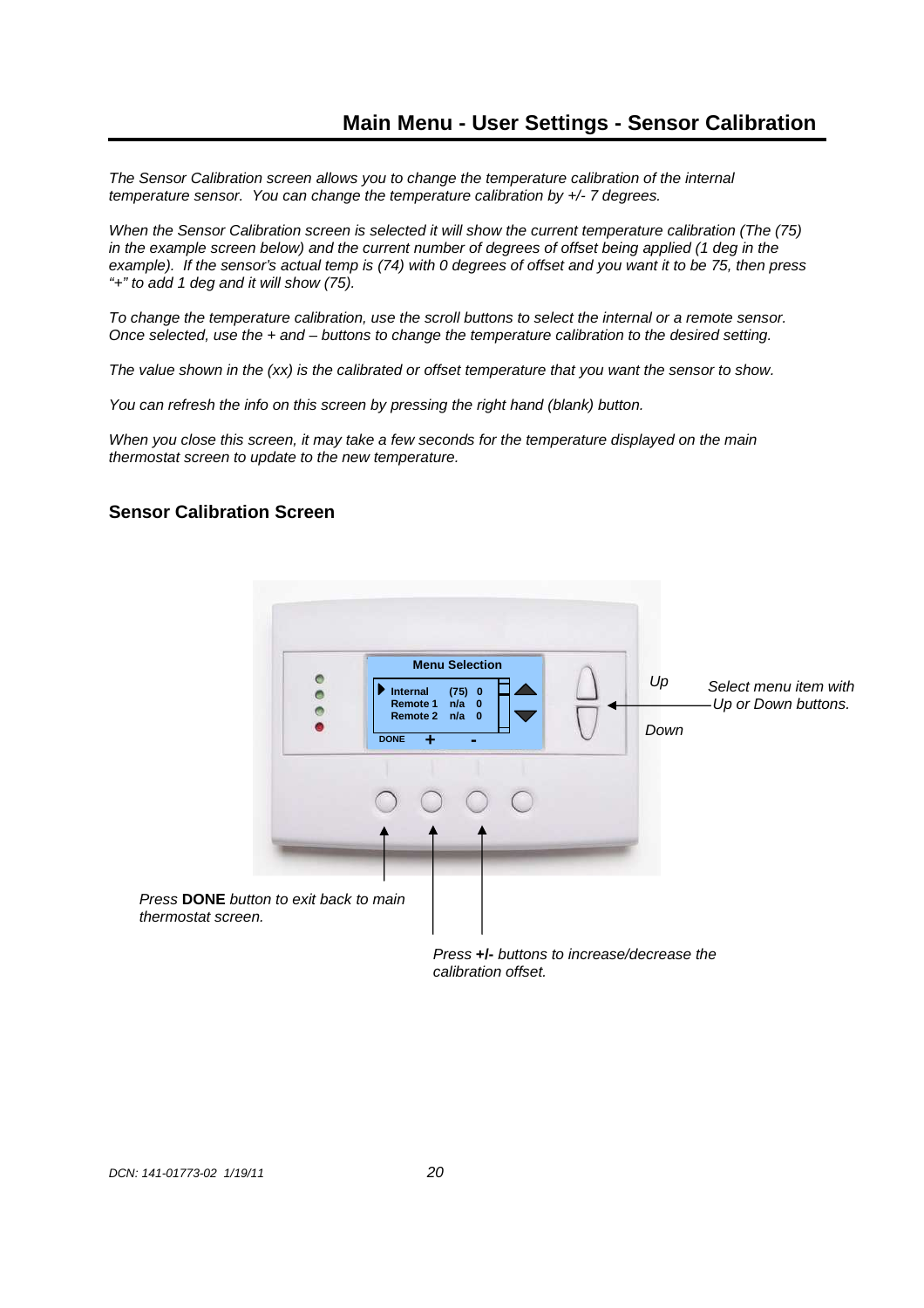The Backlite/Display screen allows you to set the Backlite timeout and contrast.

**Backlite Timeout:** Sets the time from last button press that the backlite will timeout and turn off. The timeout value is adjustable from 0 or 20 to 120 seconds. If set to "0", the Backlite will always be ON. If set in the range of 20 to 120 seconds, the Backlite will turn OFF after the selected time expires.

**Contrast:** Sets the contrast level of the LCD display, adjustable from 0 to 20. Use this control to adjust the darkness of the display. To light and the display looks faded, too dark and dark lines will appear in the display. Typically 10 is the correct setting. Adjust as needed.

## **Backlite Settings Screen**



Press **+/-** buttons to increase/decrease the setting.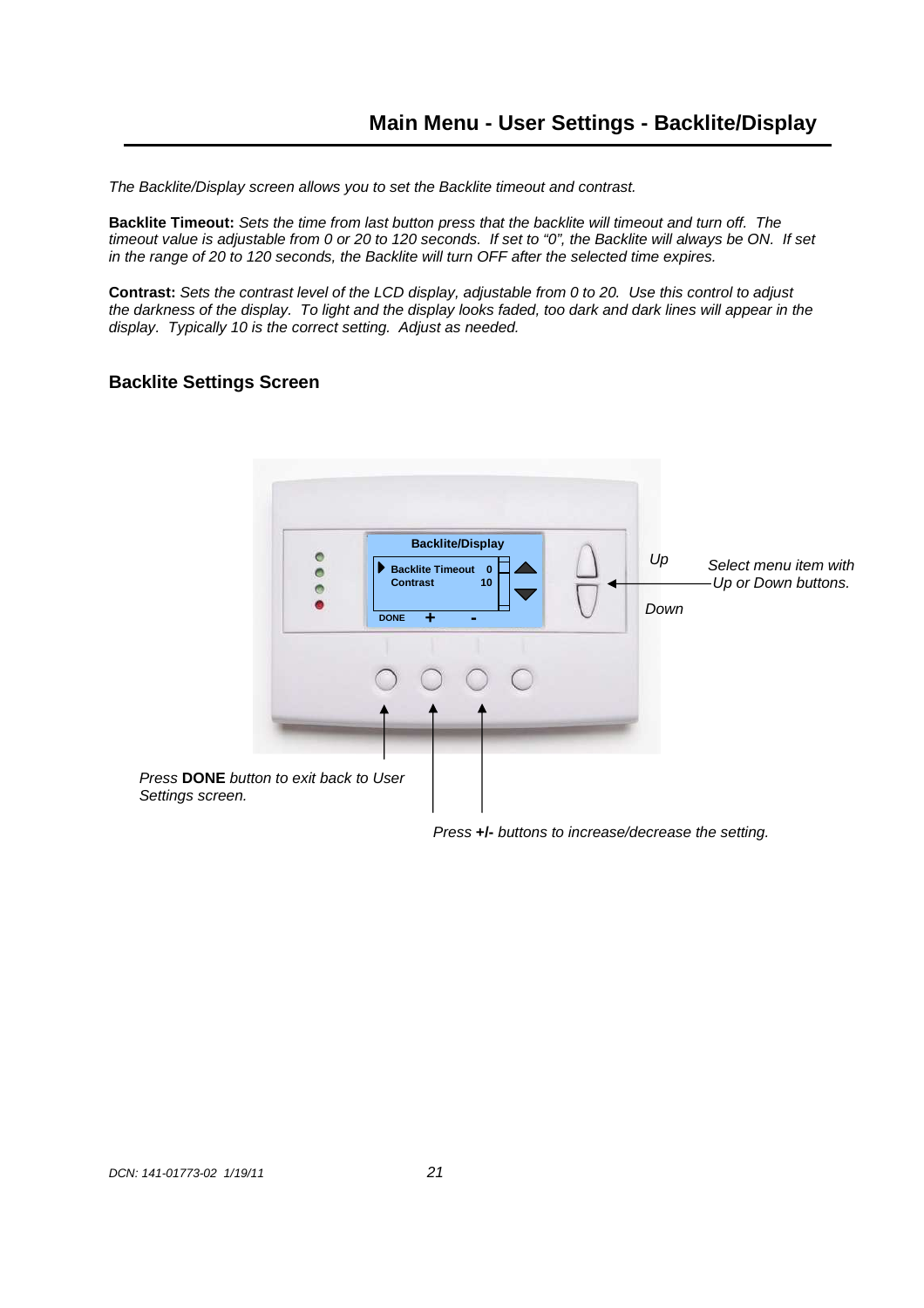The Thermostat Info screen displays the current configuration of the Z-WAVE Thermostat. This information is useful for quick check of firmware versions and HVAC system setup. It also shows the Zwave network setting.

Thermostat information displayed is:

- **Thermostat** Model and firmware version number.
- **Z-Wave Settings** ZWave Firmware version, ZWave Node ID, ZWave Home ID
- **System Type** Standard or Heat Pump HVAC system
- **Fan Type** if HVAC type = Standard: Gas or Elect **OR**
- Changeover if HVAC type = Heat Pump: Changeover with cool or changeover with heat.

When finished viewing this screen press the **Done** button to return to the main Menu screen or wait for screen to timeout.

## **Thermostat Info Screen**



Press **DONE** button to exit back to Main Menu screen.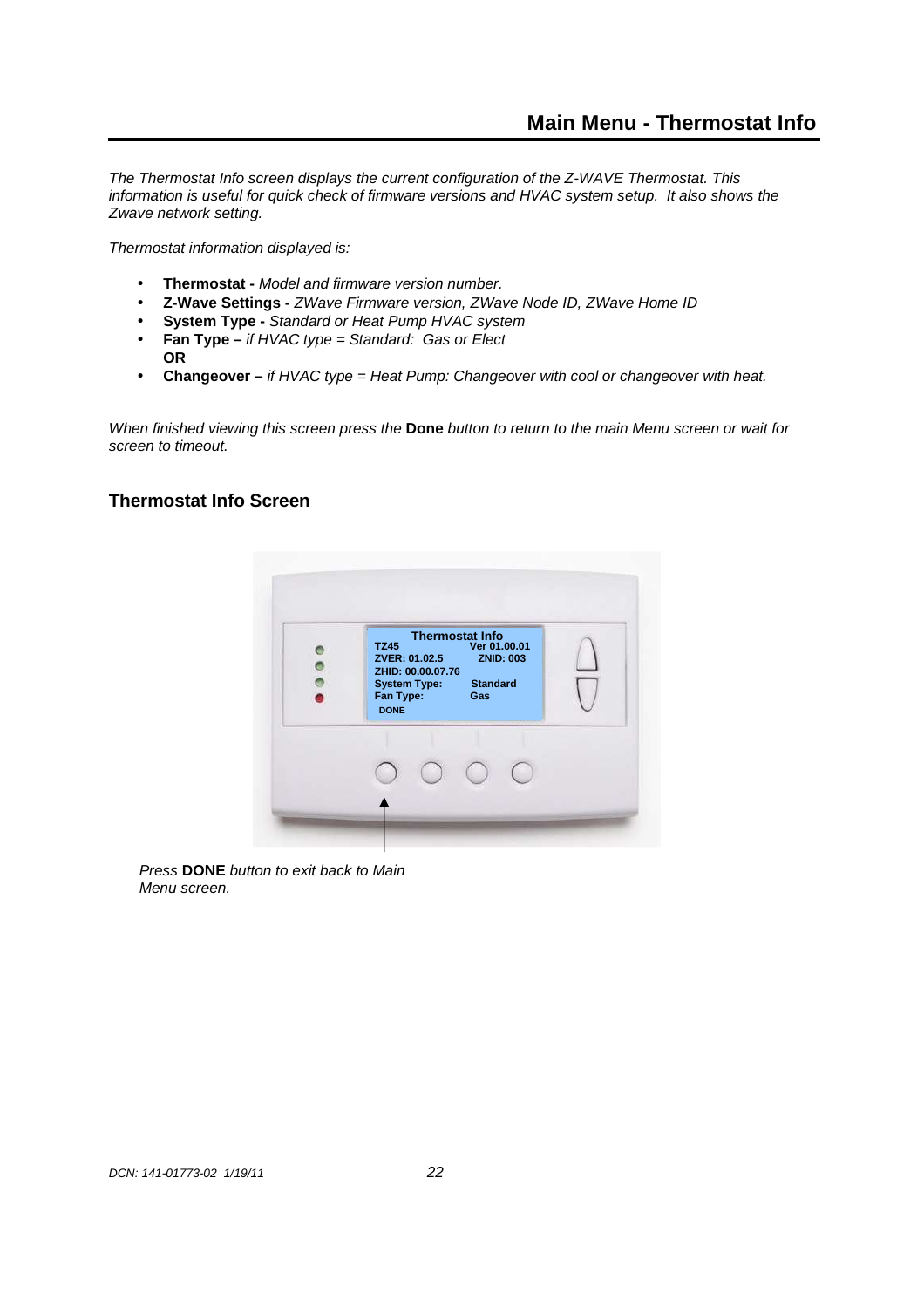# **Main Menu > Installer Settings (Hidden Screen)**

The Installer Settings screen is a hidden screen designed for installer use only. Do not change any settings in this screen unless you are a qualified service technician. Changing these settings will affect the operation of the heating/cooling system.

#### **To enter this screen, go to the main menu selection screen and press and hold the two inner buttons for 3 seconds until the Installer Settings screen appears**.

The Installer Settings screen displays the current internal settings of the thermostat. You can view and change the settings from this screen. Scroll to the desired function and use the +/- buttons to change.

#### **Installer Settings Screen**

|                                                        | $\bullet$ | <b>Installer Settings</b><br>$\mathbf N$<br><b>Display Lock</b><br><b>Service Mode</b><br><b>System Settings</b><br><b>Max Heat SP</b><br>90<br><b>DONE</b><br>÷<br>$\sim$ | Up<br>Down | Select menu item with<br>Up or Down buttons. |
|--------------------------------------------------------|-----------|----------------------------------------------------------------------------------------------------------------------------------------------------------------------------|------------|----------------------------------------------|
|                                                        |           |                                                                                                                                                                            |            |                                              |
| Press DONE button to exit back to Main<br>Menu screen. |           |                                                                                                                                                                            |            |                                              |

Press **+/-** buttons to increase/decrease the setting.

#### **Installer Settings Menu items**

**Display Lock:** Range: Y or N Default: N

 $Y = \overline{D}$ isplay LOCKED  $N =$  Display unlocked

Allows you to lock or unlock the thermostat buttons. When the buttons are locked, you can still access the main menu, but you will not be allowed to select any menu options. The Installer Settings hidden button operation is always operational, allowing you to return to this screen and turn Display Lock off.

## **Service Mode Submenu**

**Test Mode Range: Y or N** *Default: N* Y= Test mode on. Reduces all delays to 10 sec for quicker system testing N= Test mode off. Normal system delays.

**CAUTION: in test mode all system safety delays are shorten. Do not operate the system compressor in test mode. Disconnect Y1 or Y2 outputs if test mode on a live system.** 

DCN: 141-01773-02 1/19/11 23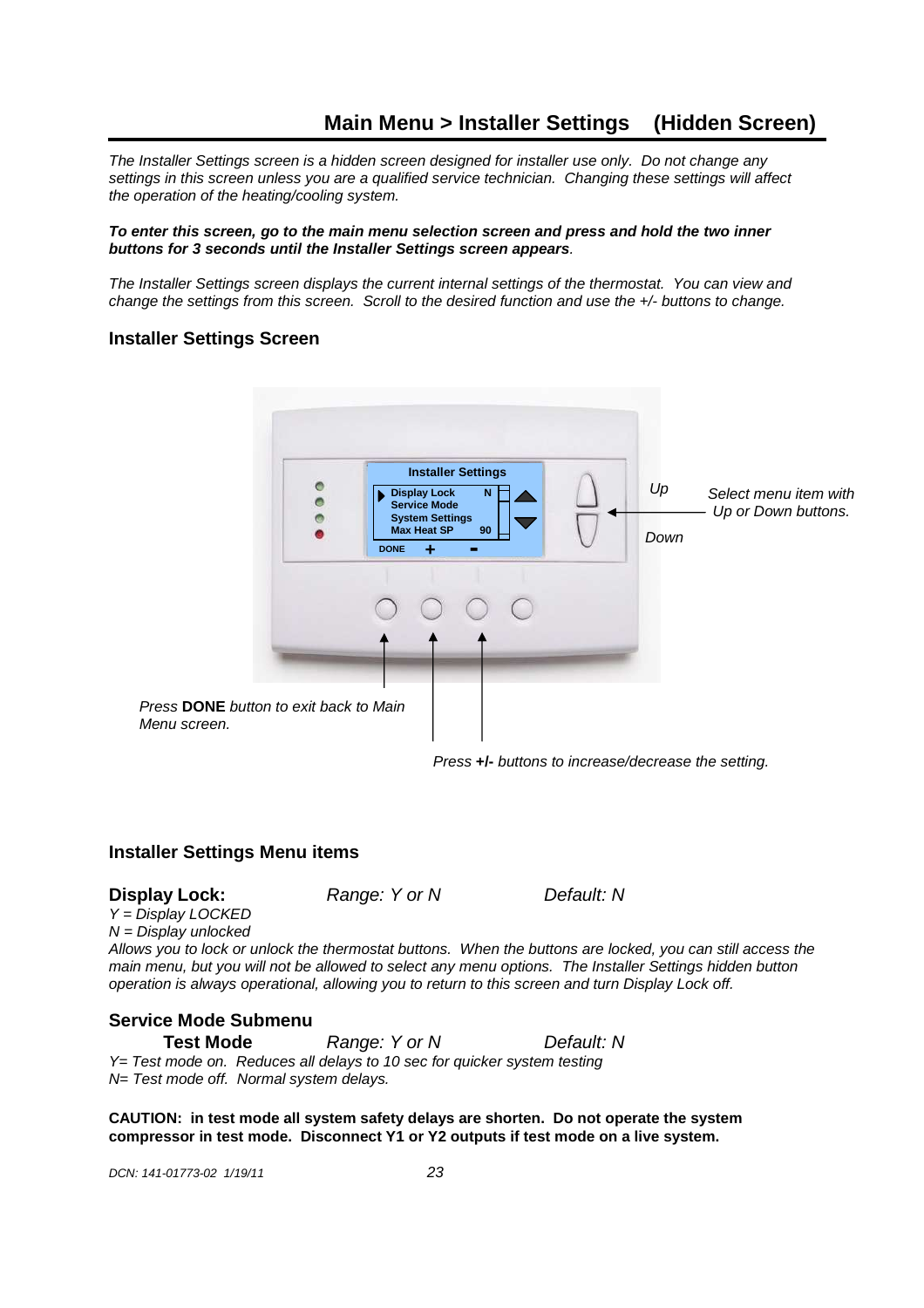#### **System Settings Submenu**

#### **Mechanical Settings Submenu**

 **Type** Range: Gas/Elec or Heatpump Default: Gas/ElecSelects HVAC type, Gas/Electric or Heatpump

**Fan Type Range: Gas or Elec Default: Gas** Selects the Fan type if system is Gas or Electric

 **C/O Type** Range: w/Cool or w/Heat Default: w/Cool Selects the Heatpump Changeover Valve type

**2<sup>nd</sup> Stage Heat** Range: Y or N Default: N **Enables the 2<sup>nd</sup> Stage Heat operation** 

**Aux Heat (HP)** Range: Y or N Default: Y Enables the Auxiliary Heat operation. Typically the Aux Heat will be heat-strips in a Heatpump system

2<sup>nd</sup> Stage Cool Range: Y or N Default: N **Example 2016** *Enables the 2<sup>nd</sup> Stage Cool operation* 

**Schedule Enable Range: Y or N** Default: N When enabled, the local thermostats scheduler function is enabled.

**Recovery enable Range: Y or N** Default: N For Heat Pump Systems. Intelligent setback recovery is an automatic advance start of heating to allow the system to be at setpoint by the schedule time, without the use of Aux heating.

**Note on Delta Settings** : The Delta T Setting is the delta, or difference between, the setpoint and current temp for determining when a heat or cool call comes on. The "delta" is the number of degrees away from setpoint.

**H/C Delta** Range: 3 - 15 degrees. Default: 3. Sets the minimum separation between heating and cooling setpoints. Attempts to lower the cooling below the heating setpoint by this amount will PUSH the heating setpoint down to maintain this separation. Same for setting the heating setpoint above the cooling setpoint, it will PUSH the cooling setpoint up to maintain this separation.

Heating Delta Stage 1 ON Range: 1 to 8 degrees Default: 1 Sets the delta from setpoint that stage 1 heating starts.

**Heating Delta Stage 1 OFF** Range: 0 to 8 degrees Default: 0 Sets the delta from setpoint that stage 1 heating stops. Stage 1 turns off at setpoint + Delta Stage 1.

**Heating Delta Stage 2 ON** Range: 1 to 8 degrees Default: 2 Sets the delta from setpoint that stage 2 heating starts.

Heating Delta Stage 2 OFF Range: 0 to 8 degrees Default: 0 Sets the delta from setpoint that stage 2 heating stops. Stage 2 turns off at setpoint + Delta Stage 2.

**Heating Delta Stage 3 ON** Range: 1 to 8 degrees Default: 3 Sets the delta from setpoint that stage 3 heating starts.

**Heating Delta Stage 3 OFF** Range: 0 to 8 degrees Default: 0 Sets the delta from setpoint that stage 3 heating stops. Stage 3 turns off at setpoint + Delta Stage 3.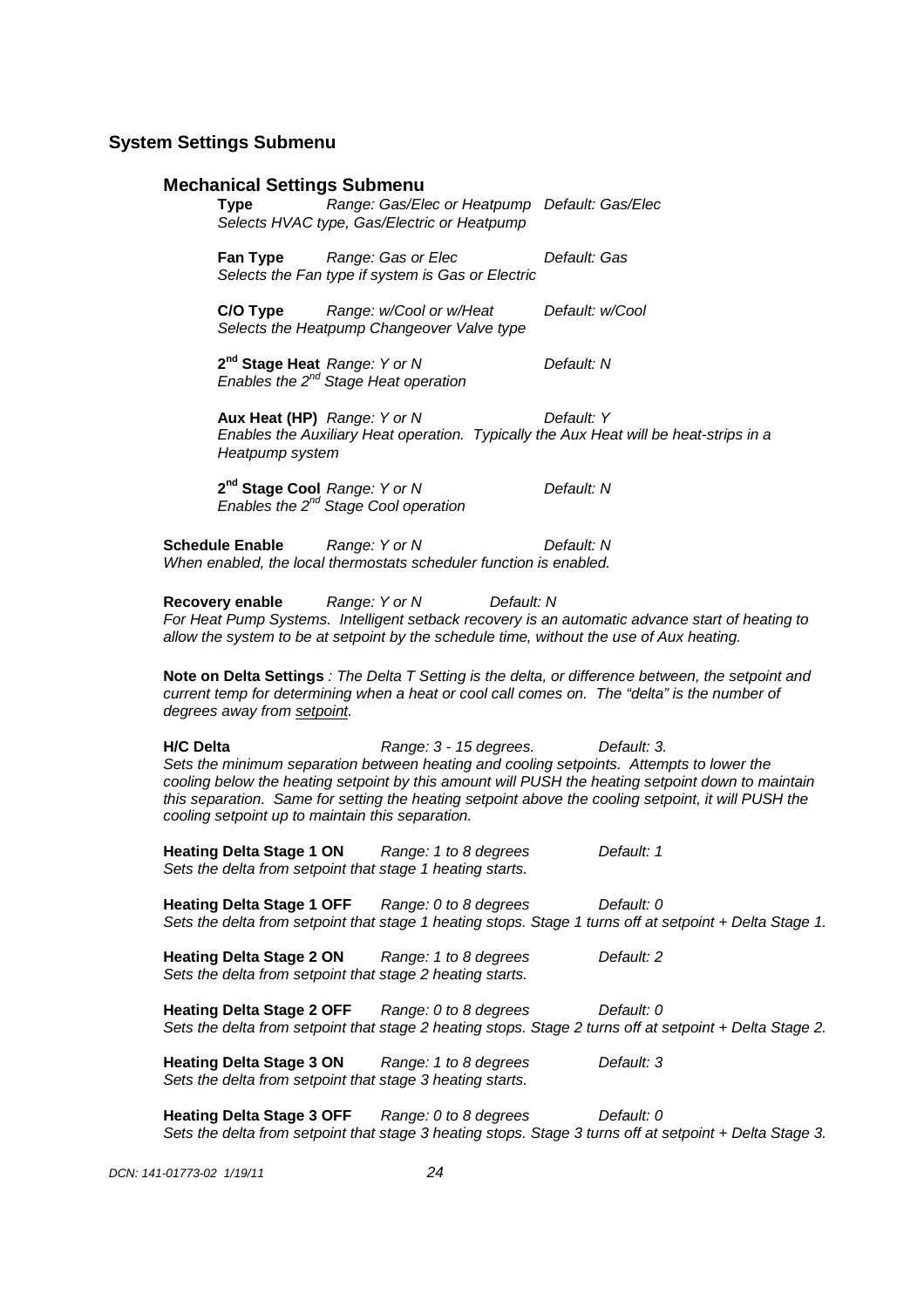**Cooling Delta Stage 1 ON** Range: 1 to 8 degrees Default: 1 Sets the delta from setpoint that stage 1 cooling starts. **Cooling Delta Stage 1 OFF** Range: 0 to 8 degrees Default: 0 Sets the delta from setpoint that stage 1 Cooling stops. Stage 1 turns off at setpoint - Delta Stage 1. **Cooling Delta Stage 2 ON** Range: 1 to 8 degrees Default: 2 Sets the delta from setpoint that stage 2 cooling starts. **Cooling Delta Stage 2 OFF** Range: 0 to 8 degrees Default: 0 Sets the delta from setpoint that stage 2 Cooling stops. Stage 2 turns off at setpoint - Delta Stage 2. **Max Heat SP** Range: 50F to 90F (4C-32C) Default: 90F (32C) Sets the maximum heating setpoint value. Will not ramp or accept setpoints higher that this maximum.

**Min Cool SP** Range: 55F to 99F(10C-37C) Default: 55F (10C) Sets the minimum cooling setpoint value. Will not ramp or accept setpoints lower than this minimum.

**Minimum Run Time** Range: 1-9 Minutes Default: 3 Sets the minimum run time before a heating/cooling cycle can turn off. Sets heating/cooling cycle time. Prevents rapid cycling.

**Minimum Off Time Range: 5-9 Minutes** *Default: 5* Sets the minimum off time before another heating/cooling cycle can begin. Provides compressor short cycle protection.

#### **Fan Cycler Submenu**

The fan cycler function cycles the HVAC system fan for an ON period followed by an Off period continuously. Used to provide minimum air ventilation requirements. When the Fan ON time is set to a value greater than 0, an additional "Cycler" FAN mode is present when pressing the FAN button.

| Fan ON Time         | Range: 0-120 minutes  | Default: $0$ (=OFF) |  |
|---------------------|-----------------------|---------------------|--|
| <b>Fan OFF Time</b> | Range: 10-120 minutes | Default: 10         |  |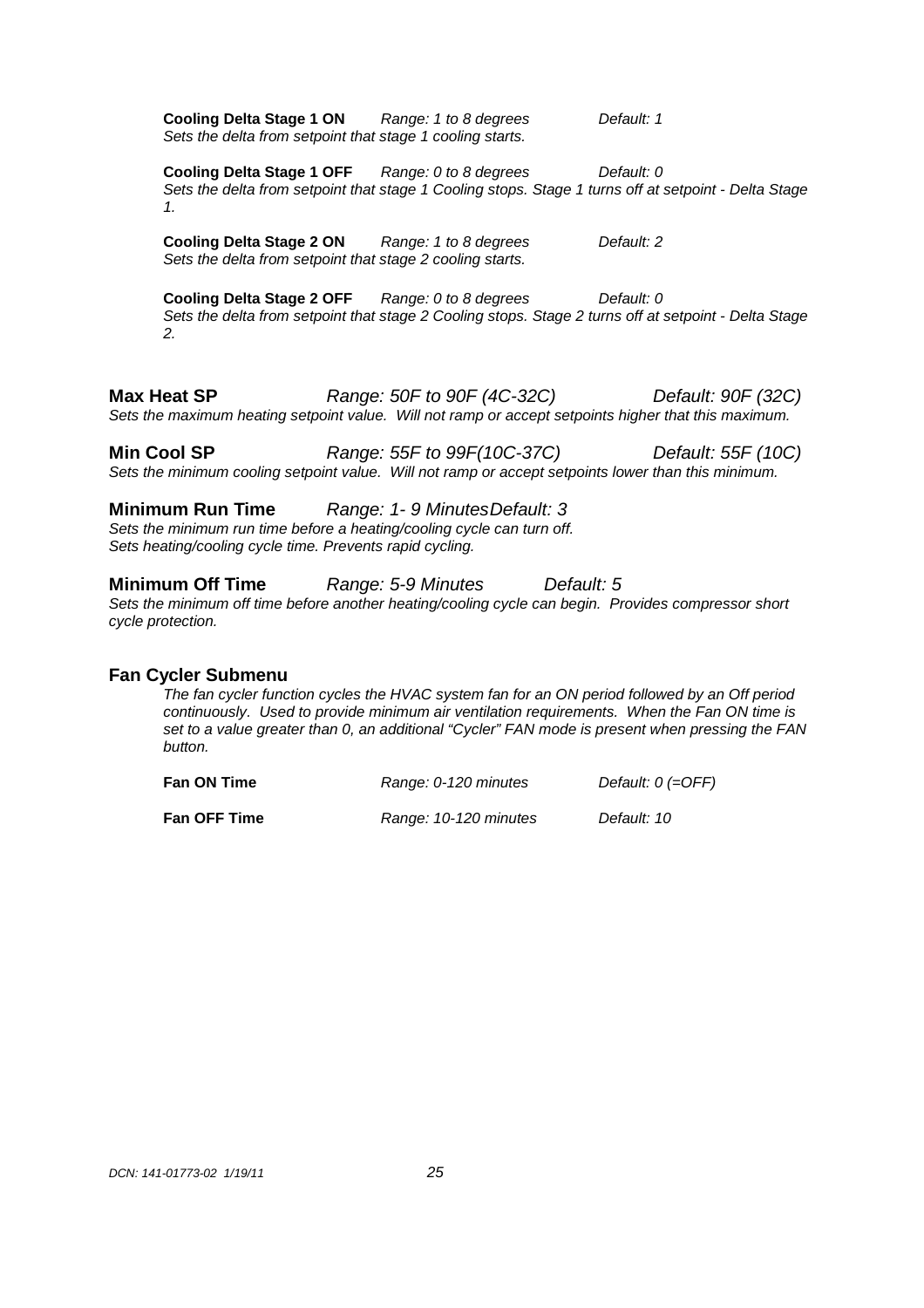# **Installer Settings Summary**

| <b>Setting</b>                          | Range            | <b>Default</b> |                         |
|-----------------------------------------|------------------|----------------|-------------------------|
| Display Lock                            | Y or N           | N              | Locks out front buttons |
| F/C Mode                                | $C$ or $F$       | $\overline{F}$ |                         |
| <b>Screen Timeout</b>                   | $0, 20 - 120$    | 0              | seconds                 |
|                                         |                  |                |                         |
| <b>Schedule Enable</b>                  | $Y$ or $N$       | $\overline{N}$ |                         |
|                                         |                  |                |                         |
| Max heat setpoint                       | 50F-90F (4C-32C) | 90F (32C)      |                         |
| Min cool setpoint                       | 55F-99F(10C-37C) | 55F (10C)      |                         |
| Min Run Time (MRT)                      | $1 - 9$          | 3              |                         |
| Min Off Time (MOT)                      | $5 - 9$          | $\overline{5}$ |                         |
| Mechanical - Type                       | Std or HP        | Std            |                         |
| Mechanical - Fan Type                   | Gas or Elec      | Gas            |                         |
| Mechanical - C/O Type                   | w/Heat or w/Cool | w/Cool         |                         |
| Mechanical - 2 <sup>nd</sup> Stage Heat | Y or N           | ${\cal N}$     |                         |
| Mechanical - Aux Heat                   | Y or N           | Y              |                         |
| Mechanical - 2 <sup>nd</sup> Stage Cool | Y or N           | $\overline{N}$ |                         |
|                                         |                  |                |                         |
| Filter Interval                         |                  | 300            |                         |
| Maint Interval                          |                  | 3000           |                         |
|                                         |                  |                |                         |
| H/C Delta                               | $3 - 15$         | 3              |                         |
| Heat Delta Stage 1 On                   | $1 - 8$          | $\mathbf{1}$   |                         |
| Heat Delta Stage 1 Off                  | $0-8$            | 0              |                         |
| Heat Delta Stage 2 On                   | $1 - 8$          | $\overline{2}$ |                         |
| Heat Delta Stage 2 Off                  | $\overline{0-8}$ | $\overline{o}$ |                         |
| Heat Delta Stage 3 On                   | $1 - 8$          | $\overline{3}$ |                         |
| Heat Delta Stage 3 Off                  | $0 - 8$          | 0              |                         |
| Cool Delta Stage 1 On                   | $1 - 8$          | 1              |                         |
| Cool Delta Stage 1 Off                  | $0 - 8$          | 0              |                         |
| Cool Delta Stage 2 On                   | $1 - 8$          | $\overline{2}$ |                         |
| Cool Delta Stage 2 Off                  | $0 - 8$          | 0              |                         |
| Fan Cycler ON time                      | $0 - 120$        | 0              | $0 = Fan$ Cycler OFF    |
| Fan Cycler Off Time                     | $10 - 120$       | 10             |                         |
|                                         |                  |                |                         |
|                                         |                  |                |                         |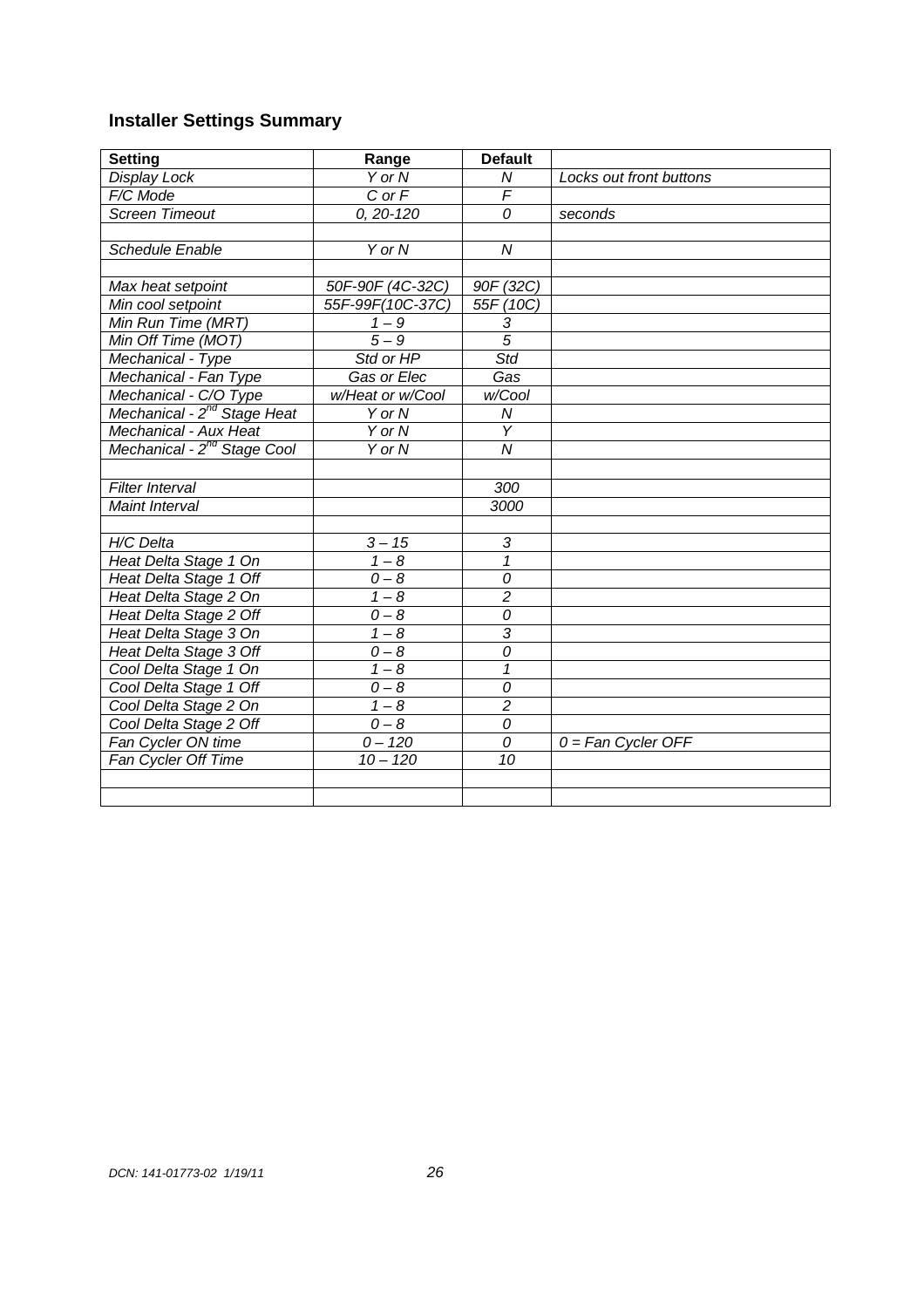The thermostat connects to the HVAC system's thermostat connections just like a traditional thermostat does.

## **HVAC System Compatibility**

The thermostat is compatible with most heating and cooling systems. There are two types of HVAC systems: Standard (gas/electric) and Heat Pump systems. The system type is selectable from the Installer Screen – System Settings – Mechanical Settings submenu.

**For Standard HVAC systems:** Gas heating or Electric heating.

**For Heat Pump HVAC systems:** supports changeover valve operation for either changeover with cooling or changeover with heating.

#### **Multi-Stage HVAC Compatibility**

For Standard HVAC systems, the HVAC outputs support 2 stages of heating and 2 stages of cooling.

For Heat Pump HVAC systems, the HVAC outputs support 3 stages of heating (2 compressor/1 Aux Heat) and 2 stages of cooling.

## **Remote Communications**

The Z-Wave thermostats have a Z-Wave communications module for communicating to control systems with Z-Wave capability.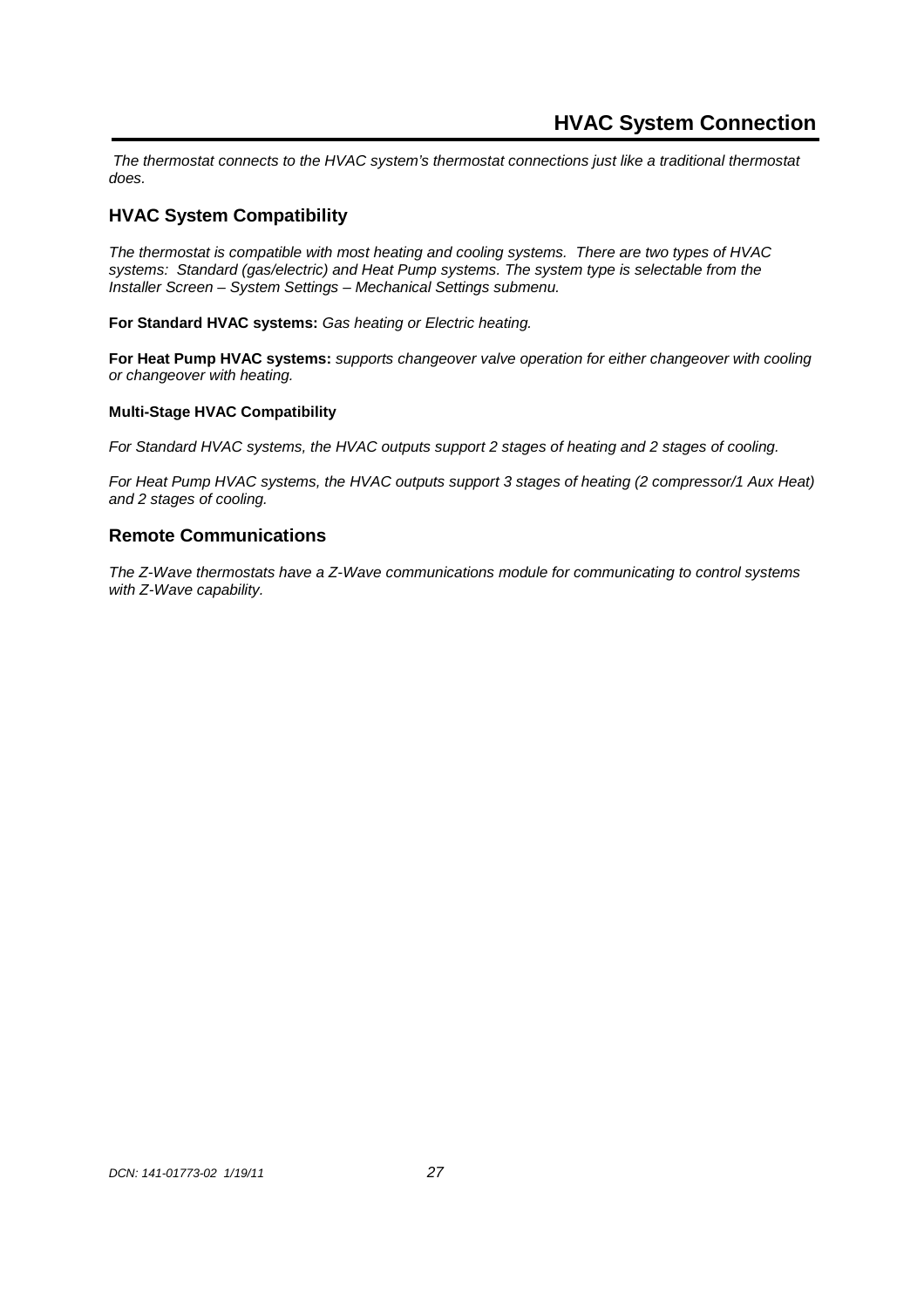# **General Heating and Cooling Operation**

In the **HEATING** mode, the heating system will be turned on at one degree below the setpoint and will turn off at the setpoint. This turn on and turn off offset is referred to as the heating setpoint "delta T" and is adjustable in the Installer Settings menu of the THERMOSTAT. It is set to the one degree operation by default.

In the **COOLING** mode, the cooling system will be turned on at one degree above the setpoint and will turn off at the setpoint. Similarly, the cooling setpoint delta T is adjustable in the Installer Settings menu.

In the **AUTO** mode, the system will switch between heating and cooling as determined by the heating and cooling setpoints and the current temperature. Once in a heating or cooling mode of operation, the normal one degree setpoint control is maintained.

**Setpoint Push.** Heating and cooling setpoints are forced to maintain a separation between them, with a default setting of 3 degrees. If the heating or cooling setpoint is changed to be within the setpoint delta, the system will automatically "push" the other setpoint to maintain the setpoint delta separation. The H/C setpoint delta is also adjustable in the Installer Settings menu of the THERMOSTAT.

# Standard HVAC System Types

Gas or electric heating systems are considered "Standard" HVAC systems. These systems consist of an indoor furnace/blower assembly and an outdoor AC condensing unit (for those systems with air conditioning installed). These systems in general are referred to as central forced air HVAC systems.

You must configure the Thermostat to match your HVAC system type for correct system operation.

## **Setup**

## **Standard System Type Selection**

To configure the Thermostat for standard Gas/Electric HVAC system operation, change the **Type** in the Installer Settings – System Settings – Mechanical Settings menu option to Gas/Elec.

## **Fan Type Selection**

Gas systems do not require a fan output for heating operation. Set the **Fan Type** in the Installer Settings – System Settings – Mechanical Settings – Fan Type to **GAS.**

Electric (and hydronic) heating systems **do require** a fan output with the call for heating. Set the **Fan Type** in the Installer Settings – System Settings – Mechanical Settings – Fan Type to **ELEC**.

#### **Be sure to check your HVAC system's requirements.**

# Heat Pump HVAC System Types

Heat Pump HVAC systems are combined heating and cooling systems. The system consists of an indoor "air handler" (a blower fan and coil assembly) and an outdoor unit. Heat pumps change from heating mode to cooling mode by switching the refrigerant flow using a "changeover" or "reversing valve". In both heating and cooling operation the compressor and fan outputs are on and the state of the changeover output determines if heating or cooling is being provided. Heat pumps can have one or two stages of compressor operation plus an optional third stage of electric heat strips.

DCN: 141-01773-02 1/19/11 28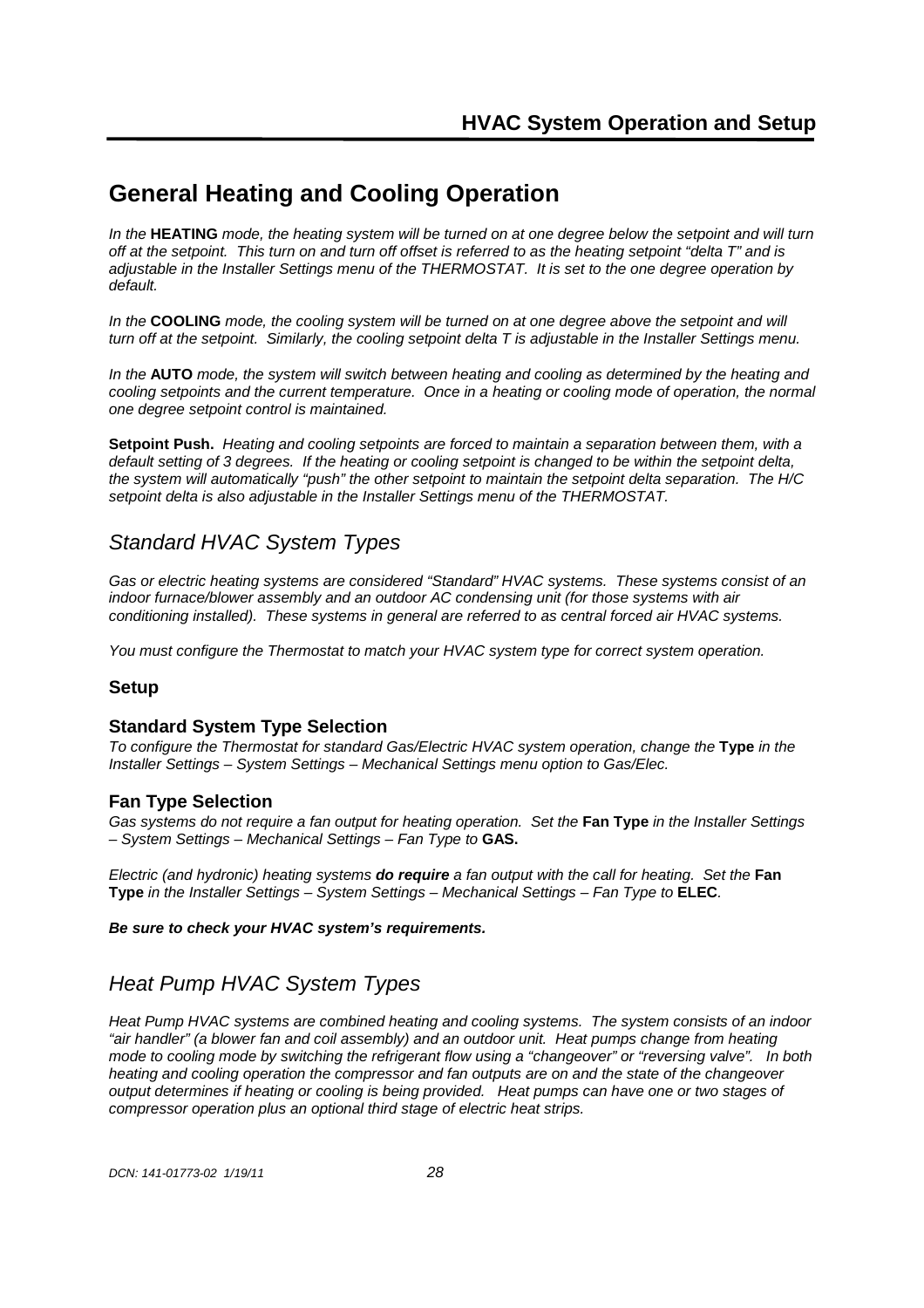The third stage of heating will be turned on when the current temperature falls 3 deg below the current setpoint and will turn off at the setpoint.

## **Setup**

## **Heat Pump System Type Selection**

To set the Thermostat for Heat Pump HVAC operation, change the **Type** in the Installer Settings – System Settings – Mechanical Settings menu option to **Heat Pump**.

## **Changeover Type Selection (O/B terminal)**

Most heat pump systems are designed to work normally in the heating mode and require a change over output for cooling operation. There are two types, O and B. Change the **C/O Type** in the Installer Settings – System Settings – Mechanical Settings menu option to match your system type.

- **O:** Changeover with Cooling (orange wire from HVAC system): Set **C/O Type** to **w/Cool** (This is the default setting).
- **B:** Changeover with Heating (brown wire from HVAC system): Set **C/O Type** to **w/Heat**.

**Note: during Heat Pump operation, the changeover relay, once engaged, will stay on until an opposite heat or cool call occurs.**

Check your HVAC system requirements for correct settings.

## **Minimum Run Time (MRT)**

The thermostat has a Minimum Run Time after the start of any heat or cool call. This minimum run time assures even heating and cooling cycles. Minimum Run Time will keep the system on even if you change the setpoint to a temperature that would satisfy the call, until the MRT expires. Changing the Mode to OFF will cancel the MRT and the system will turn off immediately. MRT can be adjusted in the Installer Settings Menu of the THERMOSTAT.

**Note: MRT status is shown in the thermostat System Status LED on-screen label.** 

## **Minimum Off Time (MOT)**

The thermostat has a Minimum Off Time after any heat or cool call. This delay prevents rapid heating/cooling cycles and also provides "short cycle protection" for compressor calls. This delay may be noticeable when you change a setpoint and it does not respond immediately due to another call that has recently completed and the MOT delay timer is preventing the restart of the system. The MOT delay time can be adjusted in the Installer Settings Menu of the THERMOSTAT. There is a minimum of 5 minutes delay to assure compressor protection.

#### **Note: MOT status is shown in the thermostat System Status LED on-screen label.**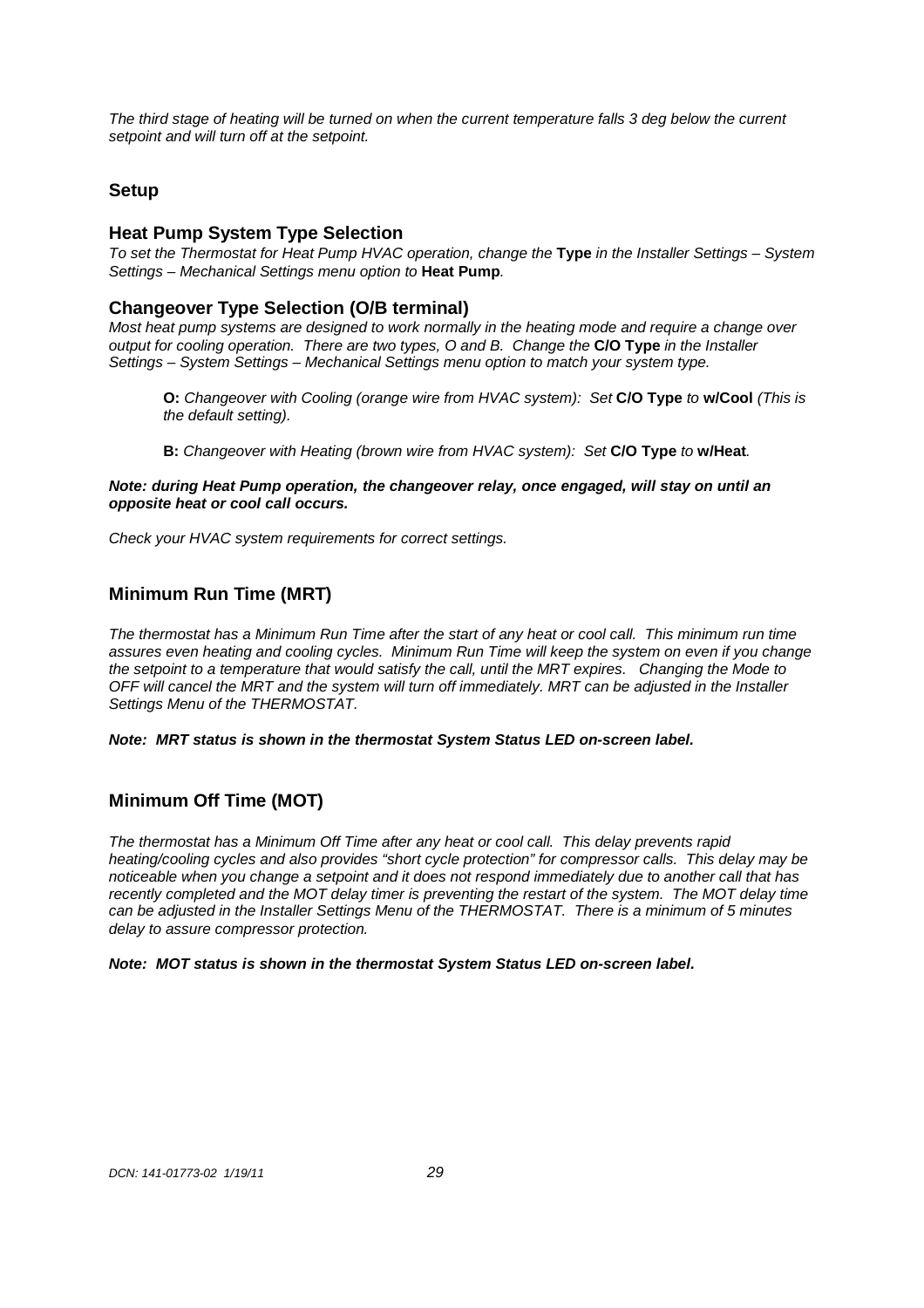## **Power**

The thermostat requires 24VAC power from the HVAC system it is controlling. Connect the 24VAC Common (typically the Blue wire/terminal) and 24VAC R (typically the Red wire/terminal) from the HVAC system to the thermostats HVAC System terminal block 24VCom and 24V RH or 24V RC terminals (the RH and RC terminals are default tied together)

#### **Common or Split Transformer Systems**

Most HVAC systems have a common heating and cooling transformer. A trace is connected to tie the RH and RC inputs together for this configuration. If you have a system with separate heating and cooling transformers, you will need to split the RH and RC jumper by cutting the trace on the PCB.

When wiring split systems, wire the heating systems 24VAC R (red wire) to the thermostat's RH terminal, and wire the cooling systems 24VAC R to the thermostat's RC terminal. Also wire the cooling systems 24VAC Com to the thermostat's 24VAC Com terminals.

## **Note: Do not split RC/RH for Heat Pump systems!**

## **Remote Sensors**

The TZ45 is compatible with Model RTS3 and RTS4 two wire remote sensors. Refer to the wiring instructions included with the remote sensor.

**NOTE: Remote Sensors require shielded twisted pair cable. Connect the shield to the 24VAC Com connector on the wiring terminal strip.**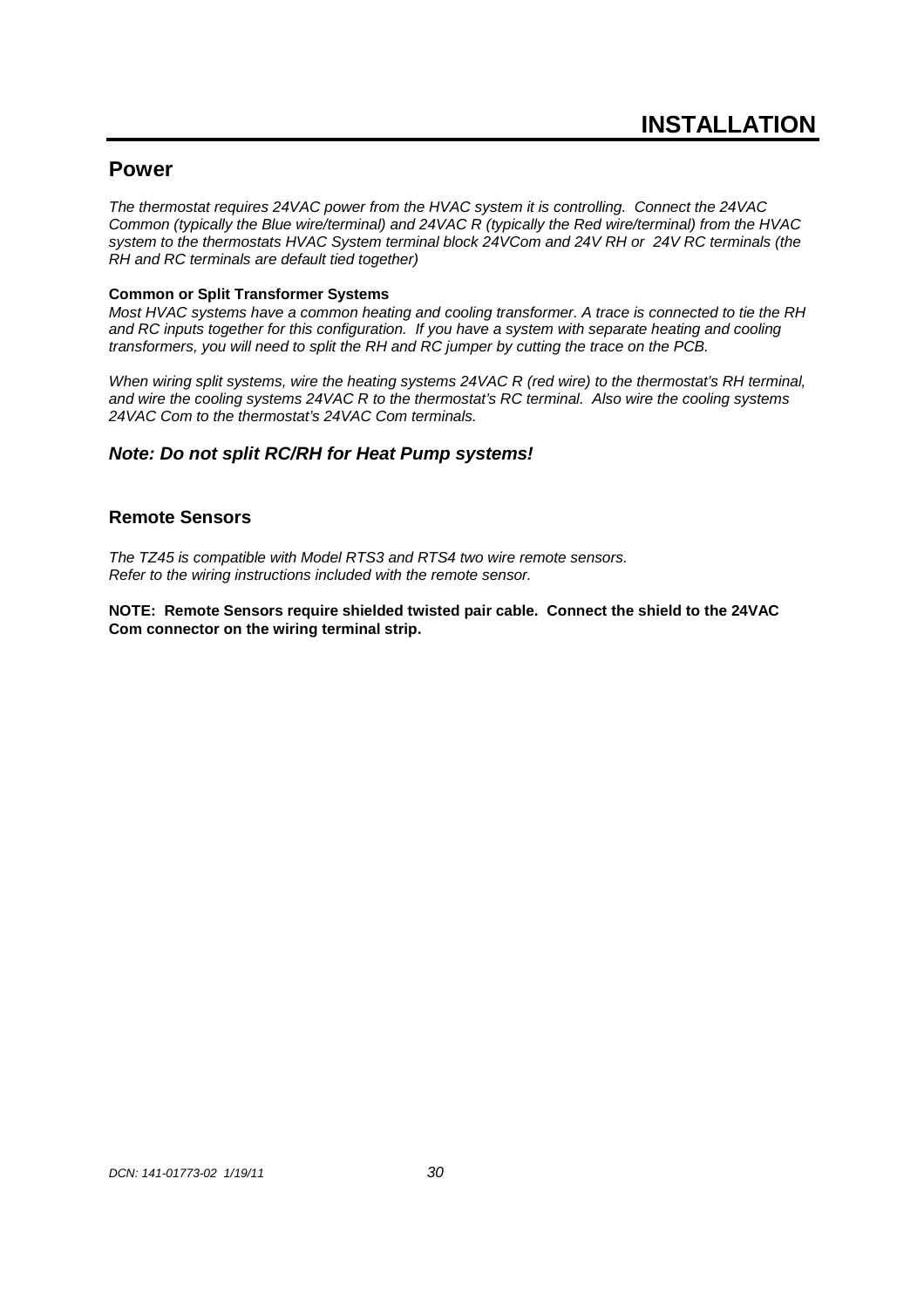

## **Standard Gas/Electric HVAC System Wiring**

#### **You must set up the system configuration in the Installers Settings – Mechanical Settings Menu (page 23).**

**System Type:** Set the system type to Gas/Elec. This is the default setting.

**Fan Type:** Set Fan Type to **Gas** for gas systems or **Elec** for electric heating systems. Default is Gas

**Single Stage systems** use W1 for heating stage 1 and Y1 for cooling stage 1.

**Two Stage Heating systems** use W1 for stage 1 and W2 for stage 2 heating. (You must enable two stage heating in installer settings)

**Two Stage Cooling systems** use Y1 for stage 1 and Y2 for stage 2 cooling. (You must enable two stage cooling in the installer settings)

**HVAC system transformer:** If you have an integrated heating and cooling system with a single transformer, **do NOT cut jumper JP1**. Wire the HVAC system's 24VAC common (blue wire) to the 24Com terminal and the 24VAC Return (red) wire to either 24RH or 24RC terminal. This is typical of most central systems.

If you have separate heating and cooling systems with separate transformers, **cut jumper JP1**. Wire the heating 24V R (red) wire to the thermostat's 24RH terminal. Wire the cooling systems 24V R (red) wire to thermostat's 24RC terminal. **Also wire the cooling systems 24VAC Common (blue wire) to the thermostat's 24COM terminal.**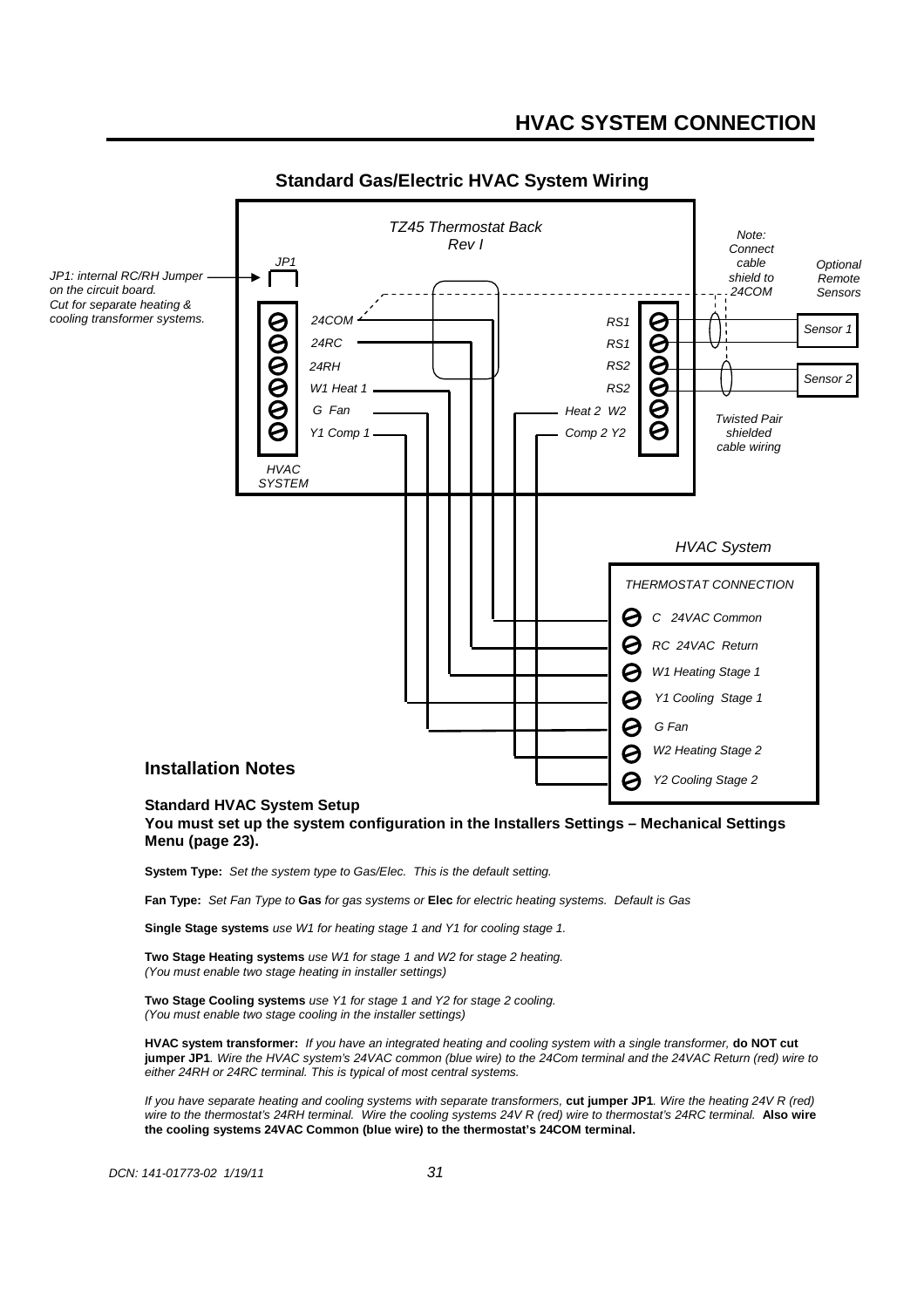

## **Heat Pump HVAC System Setup**

**You must set up the system configuration in the Installers Settings – Mechanical Settings Menu (page 23).** 

**System Type:** Set the mechanical system type to Heat Pump.

**Fan Type:** Not used for Heat Pump systems (this is automatically set when selecting heat pump system type)

**Single Stage Compressor Systems** use **Y1 for stage 1** heating/cooling, and **W1 for stage 2** Aux heating (heat strips).

**Two Stage Compressor Systems** use **Y1 for stage 1**, **Y2 for stage 2** heating/cooling, and **W1 for stage 3** Aux heating (heat strips)

**Change Over Valve (O or B):** You must configure the thermostat's changeover valve setting to work correctly with your HVAC system. Check your system information to be sure.

- Change over type O (orange wire) = change over **with cooling** (most common type and default setting)
- Change over type B (brown wire) = change over **with heating**
- Note: If you get cooling when you expect heating, change the C/O type to the opposite setting.

**HVAC system transformer:** Heat Pump systems have one system transformer. Do not cut the RC/RH jumper. Wire the HVAC systems 24VAC common (blue wire) to the 24Com terminal, and the 24VAC return (red wire) to the 24RC or 24RH terminal.

DCN: 141-01773-02 1/19/11 32